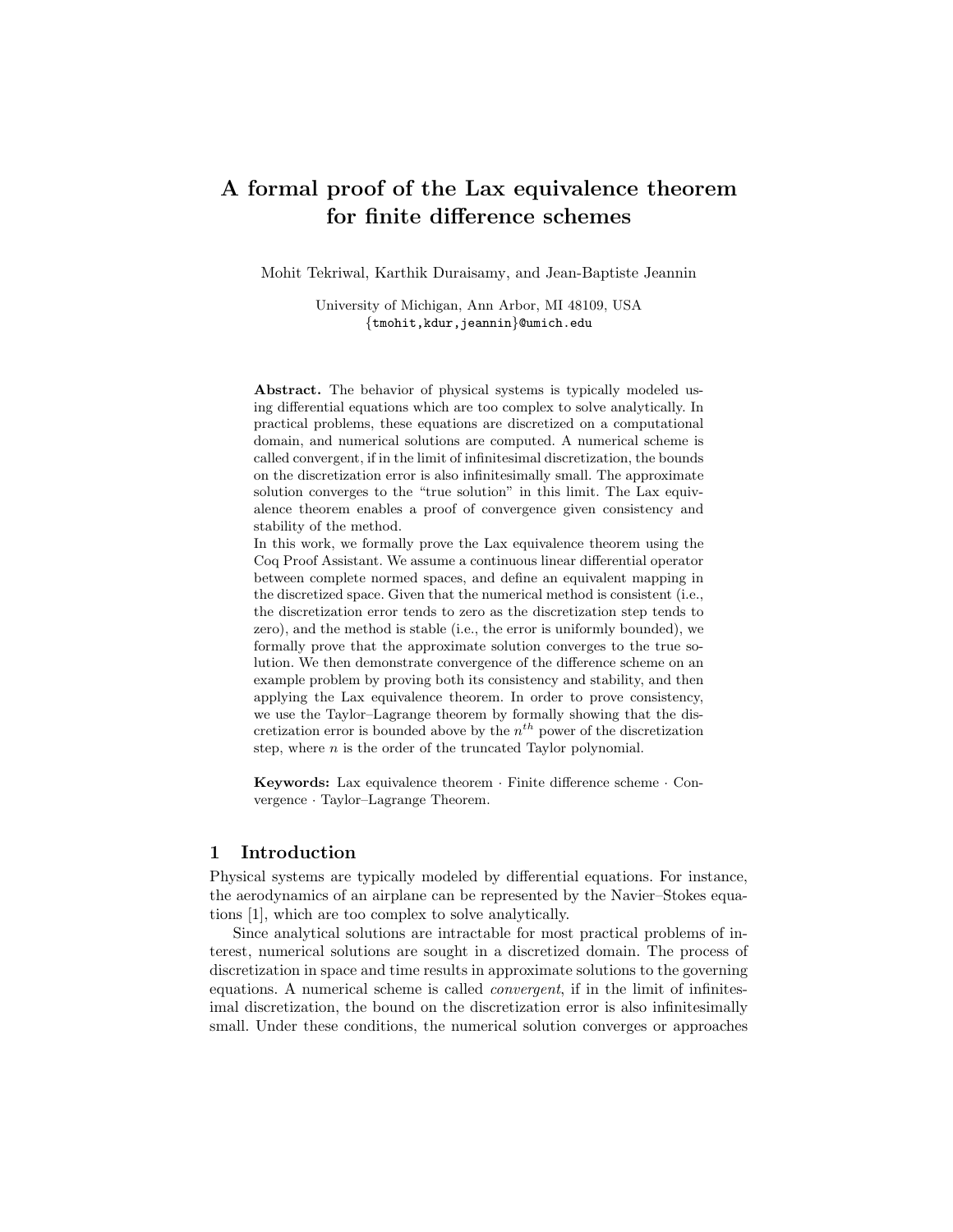the analytic solution. This idea is formally articulated by the Lax equivalence theorem [26], which states that if a numerical method is consistent and stable, then it is convergent.

Proofs of consistency, stability, and convergence are typically performed by hand, making them prone to possible errors. Formal verification of mathematical proofs provides a much higher level of confidence of the correctness of manual proofs. Further, formal verification offers a pathway to leverage mathematical constructs therein, and to extend these proofs to more complex scenarios.

Recently, much effort has been dedicated to the definition of mathematical structures such as metric spaces, normed spaces, derivatives, limits etc. in a formal setting using proof assistants such as Coq [31, 8, 16, 28]. Using automatic provers and proof assistants, a number of works have emerged in the formalization of numerical analysis [5]. Pasca has formalized the properties of the Newton method [32]. Mayero et al. [29] presented a formal proof, developed in the Coq system, of the correctness of an automatic differentiation algorithm. Besides Coq, numerical analysis of ordinary differential equations has also been done in Isabelle/ HOL [20]. Immler et al. [19, 21, 22], present a formalization of ordinary differential equations and the verification of rigorous (with guaranted error bounds) numerical algorithms in the interactive theorem prover Isabelle/HOL. The formalization comprises flow and Poincaré map of dynamical systems. Immler [18] implements a functional algorithm that computes enclosures of solutions of ODEs in the interactive theorem prover Isabelle/HOL. In [9], Brehard et al. present a library to verify rigorous approximations of univariate functions on real numbers, with the Coq proof assistant. Brehard [11], worked on rigorous numerics that aims at providing certified representations for solutions of various problems, notably in functional analysis. Work has also been done in formalizing real analysis for polynomials [12]. Boldo and co-workers [5, 6, 4] have made important contributions to formal verification of finite difference schemes. They proved consistency, stability and convergence of a second-order centered scheme for the wave equation. However, the Lax equivalence theorem – sometimes referred to as the fundamental theorem of numerical analysis – which is central to finite difference schemes, has not been formally proven in the general case.

In this paper, we present a formal proof of the Lax equivalence theorem for a general family of finite difference schemes. We use the definitions of consistency and stability and prove convergence. To prove the consistency of a second-order centered scheme for the wave equation, Boldo et al. [6] made assumptions on the regularity of the exact solution. This regularity is expressed as the existence of Taylor approximations of the exact solution up to some appropriate order. Our formalization instead takes the Taylor–Lagrange theorem of [28], to prove the consistency of a finite difference scheme of any order. It should be noted that the order of accuracy of an explicit finite difference scheme depends on the number of points in the discretized domain (called stencils) appearing in the numerical derivative. Our approach is to carry the Taylor series expansion for each of those stencils using the Taylor–Lagrange theorem, and appropriately instantiate the order of the truncated polynomial, to achieve the desired order of accuracy. By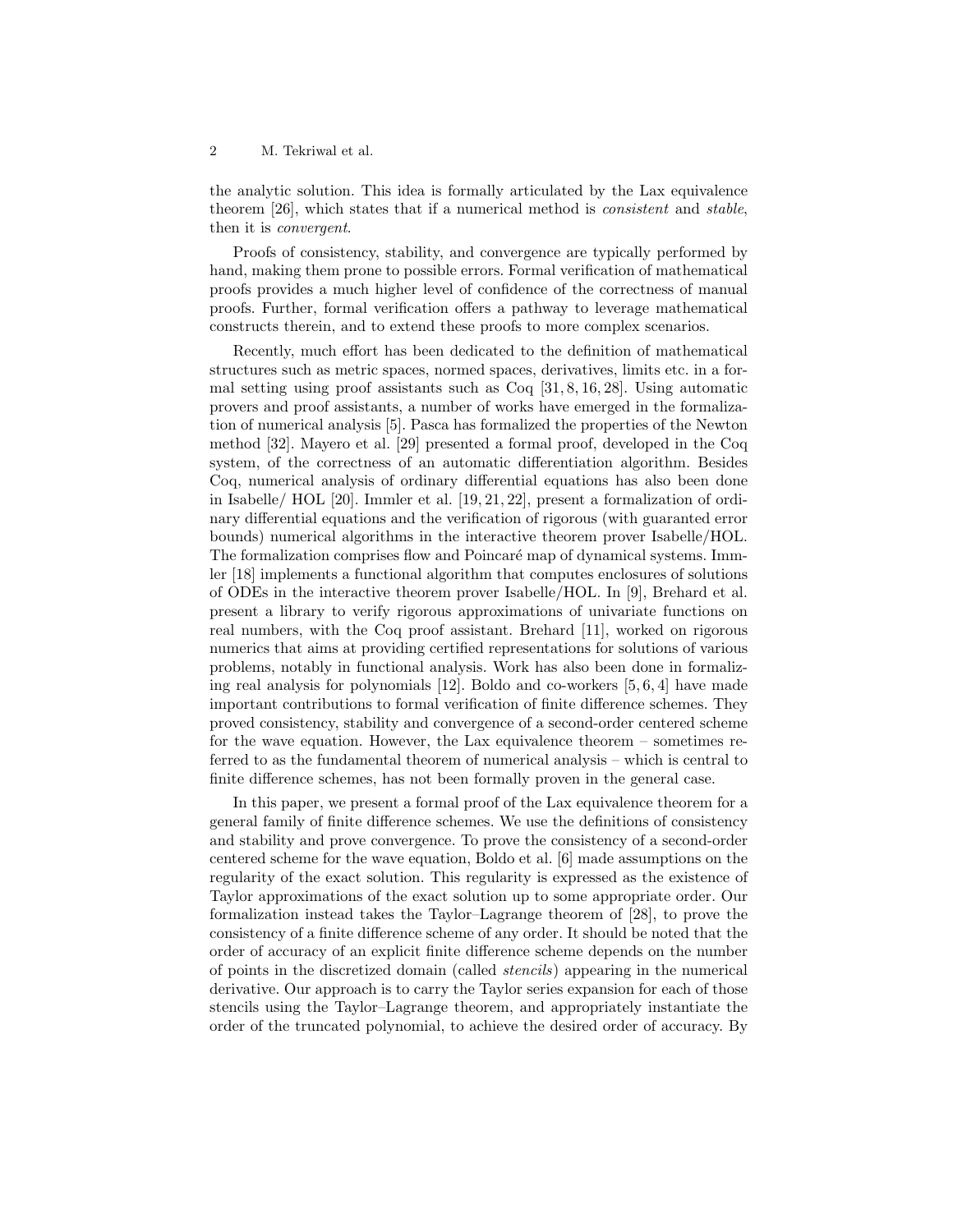incorporating the discretization error into the Lagrange remainder and proving an upper bound for the Lagrange remainder, we propose a rigorous method of proving consistency of a finite difference scheme.

Since the Lax equivalence theorem is an essential tool in the analysis of numerical schemes using finite differences, its formalization in the general case opens the door to the formalization and certification of finite difference-based numerical software. The present work will enable the formalization of convergence properties for a large class of finite difference numerical schemes, thereby providing formal proofs of convergence properties usually proved by hand, making explicit the underlying assumptions, and increasing the level of confidence in these proofs.

Overall this paper makes the following contributions:

- We provide a formalization in the Coq proof assistant of a general form of the Lax equivalence theorem.
- We prove consistency and stability of a second order accurate finite difference scheme for the example differential equation  $\frac{d^2u}{dx^2} = 1$ .
- We formally apply the Lax equivalence theorem on this finite difference scheme for the example differential equation, thereby formally proving convergence for this scheme.
- We also provide a generalized framework for a symmetric tri-diagonal (sparse) matrix in Coq. We define its eigen system and provide an explicit formulation of its inverse in Coq. We show that since the symmteric tri-diagonal matrix is normal, one can perform the stability analysis by just uniformly bounding the eigen values of the inverse. This is important because discretizations of mathematical model of physical systems are usually sparse [23].

This paper is structured as follows. In Section 2, we review the definitions of consistency, stability and convergence, state the Lax equivalence theorem [26, 33], and discuss its formalization in the Coq proof assistant. In Section 3, we discuss the consistency of a finite difference scheme. In particular, we consider the central difference approximation of the second derivative and formally prove the order of accuracy using the Taylor–Lagrange theorem in the Coq proof assistant. We also relate the pointwise consistency of the finite difference scheme with the Lax equivalence theorem, by instantiating it with an example. In Section 4, we discuss the generalized formalization of a symmetric tri-diagonal matrix and later instantiate it with the scheme to prove stability of the scheme. In Section 5, we apply the Lax equivalence theorem to the concrete finite difference scheme that we are considering. In Section 6, we conclude by summarizing key takeaways from the paper, and discussing future work.

#### 2 Lax equivalence theorem

In this section, we review the definitions of consistency, stability and convergence, discuss the problem set up and state the Lax equivalence theorem [26]. In this paper and for the formalization, we choose to follow the presentation of Sanz-Serna and Palencia [33]. We also discuss the proof of the Lax equivalence theorem which is then formalized in the Coq proof assistant.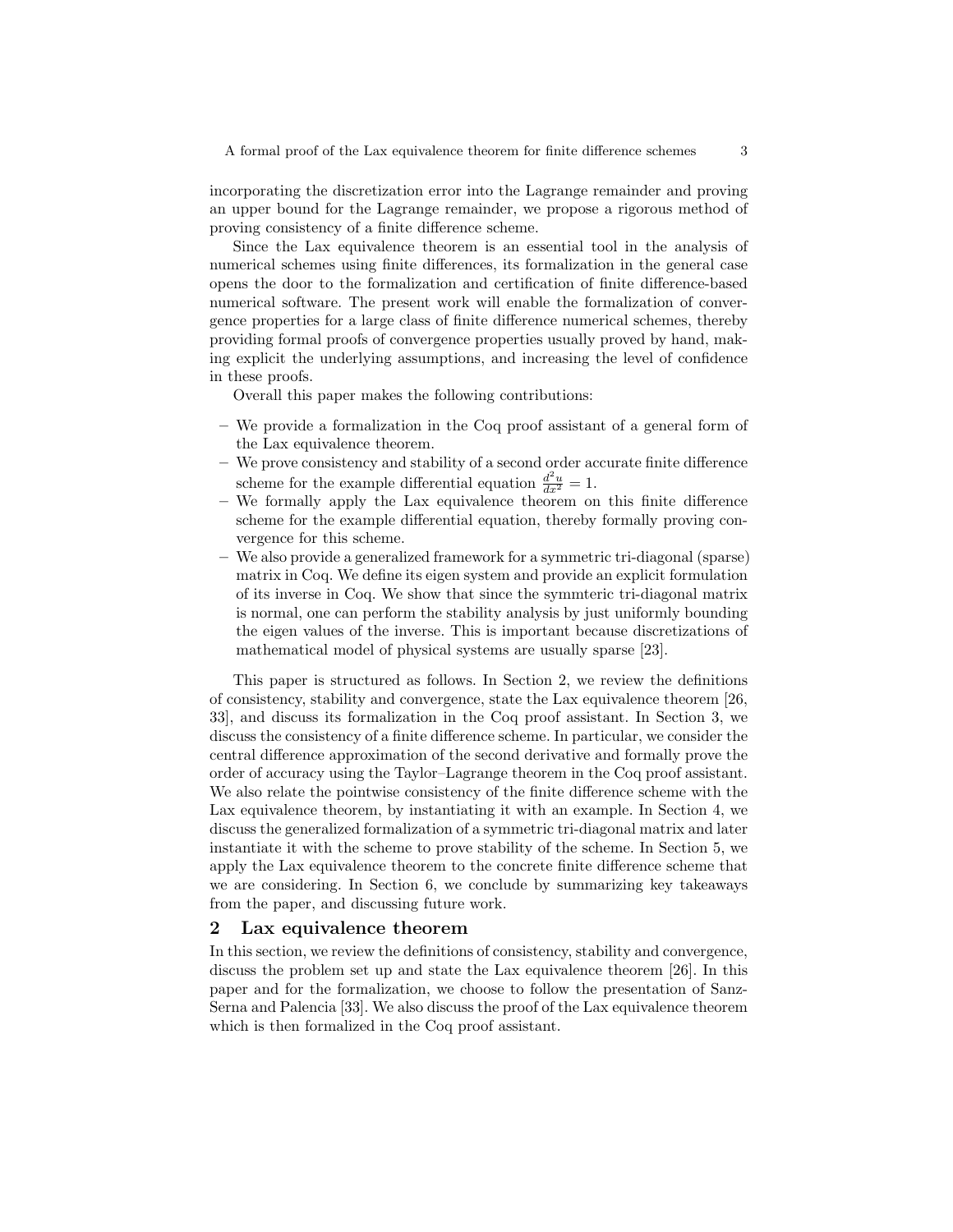### 2.1 Consistency, Stability and Convergence

**Definition 1 (The Continuous Problem [33]).** Let  $X$  (the space of solutions) and Y (the space of data) be normed spaces, both real or both complex. We consider a linear operator A with domain  $D \subset X$  and range  $R \subset Y$ . The problem to be solved is of the form

$$
Au = f, \qquad f \in Y \tag{1}
$$

Here A is not assumed to be bounded, so that unbounded differential operators are included. The problem (1) is assumed to be well-posed, i.e., there exists a bounded, linear operator,  $E \in B(Y, X)$ , such that  $EA = I$  in D, and that for  $f \in Y$ , equation (1) has a unique solution,  $u = Ef$ . Furthermore, the solution u depends continuously on the data.

**Definition 2** (The Approximate Problem [33]). Let H be a set of positive numbers such that 0 is the unique limit point of H. For each  $h \in H$ , let  $X_h, Y_h$ be normed spaces and consider the approximate or discretized problem

$$
A_h u_h = f_h, \qquad f_h \in Y_h \tag{2}
$$

where  $A_h$  is a linear operator  $A_h: X_h \longrightarrow Y_h$ .

We assume that for each  $h \in H$ , problem (2) is well-posed and there exists a solution operator,  $E_h = A_h^{-1}$ , i.e.  $u_h = E_h f_h$ . The true solution u and the approximate solution  $u_h$  can be related with each other by defining a *bounded*, linear operator,  $r_h: X \to X_h$  for each  $h \in H$ . Similarly, data  $f \in Y$  can be related to data in a discrete space,  $f_h \in Y_h$  by defining a restriction operator  $s_h$ . For each  $h \in H$ ,  $s_h : Y \to Y_h$  is also a *bounded, linear operator*. We assume that the operator norms can be uniformly bounded:

$$
||r_h|| \le C_1, \qquad ||s_h|| \le C_2,\tag{3}
$$

where the constants  $C_1, C_2$  are independent of h. The true solution  $u = Ef$  is compared with the discrete solution  $u_h = E_h s_h f$  corresponding to the discretized datum f. The family  $(X_h, Y_h, A_h, r_h, s_h)$  defines a method for the solution of (1) [33].

**Definition 3 (Convergence [33]).** Let f be a given element in Y. The method  $(X_h, Y_h, A_h, r_h, s_h)$  is convergent for the problem (1) if

$$
\lim_{h \to 0} ||r_h E f - E_h s_h f||_{X_h} = 0
$$
\n(4)

We say that the method is convergent if it is convergent for each problem (1) for any  $f$  in  $Y$ .

Intuitively, this means that in the limit of the discretization step,  $h$ , tending to zero, the numerical solution  $E_h s_h f$  approaches the analytical solution  $r_h Ef$ . The analytical solution  $r_h Ef$  is the restriction of the true (analytical) solution,  $u = Ef$ , onto the grid of size  $N = 1/h$ , and  $E_h s_h f$  is the discrete solution,  $u_h = E_h f_h$  computed on the grid of size N.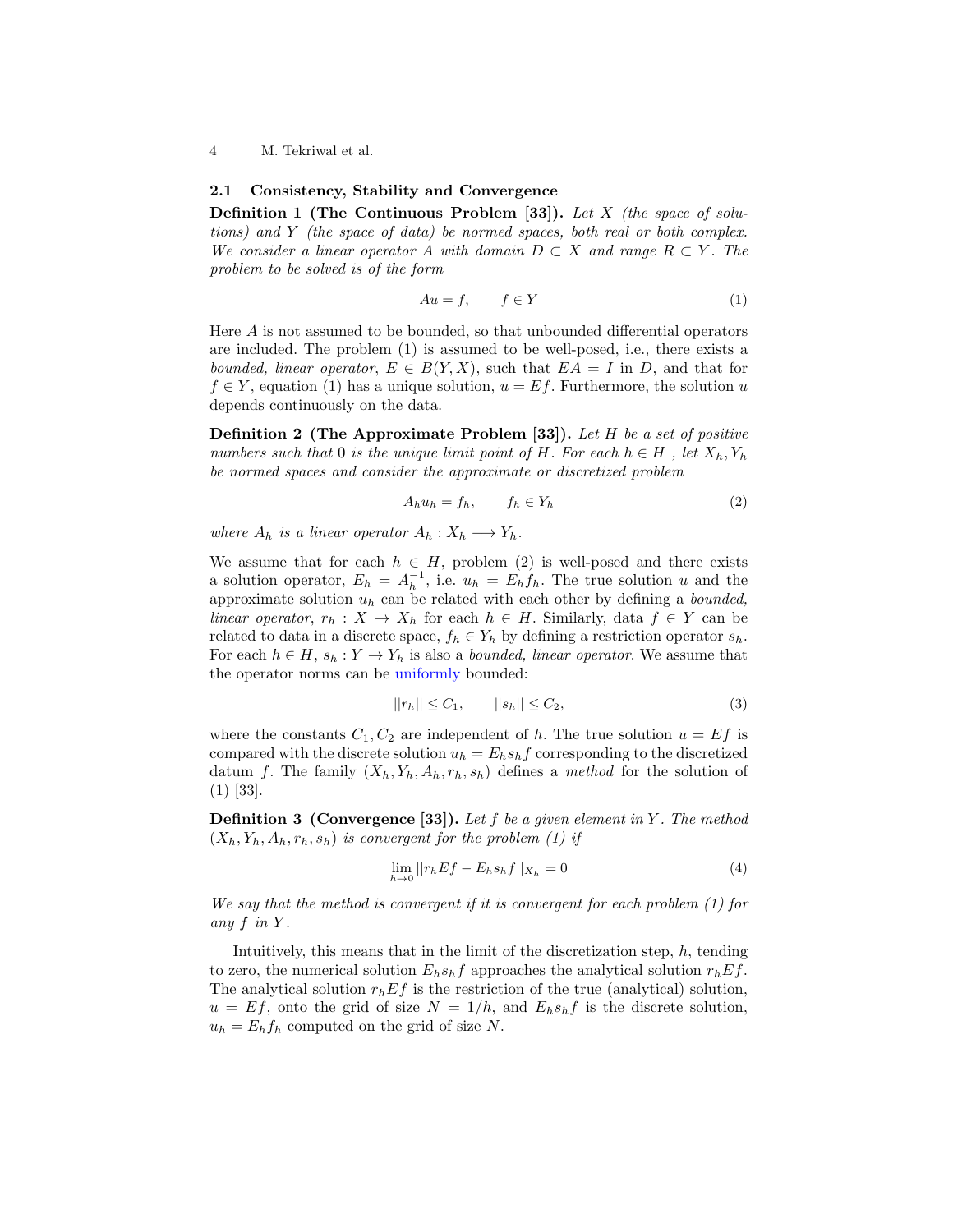**Definition 4 (Consistency [33]).** Let u be a given element in D. The method is consistent at u if

$$
\lim_{h \to 0} ||A_h r_h u - s_h A u||_{Y_h} = 0
$$
\n(5)

A method is consistent if it is consistent at each u in a set  $D<sub>o</sub>$  such that the image  $A(D_o)$  is dense in Y.

Intuitively, this means that in the limit of the discretization step,  $h$ , tending to zero, the finite difference scheme  $A_h u_h = f_h$  approaches the differential equation  $Au = f$ , i.e., we are discretizing the right differential equation.

Definition 5 (Stability [33]). The method is stable if there exists a constant K such that

$$
||E_h||_{B(Y_h, X_h)} \le K \tag{6}
$$

Intuitively, stability of the numerical scheme means that a small numerical perturbation does not allow the solution to blow up. Uniform boundedness of the inverse  $E_h = A_h^{-1}$  is a check on the conditioning of matrices (sensitivity to small perturbations), i.e., it ensures that the matrix  $A_h$  is not ill-conditioned. Thus, if the numerical problem (2) were unstable, even though we were trying to solve the right differential equation, we would never converge to the true solution. Hence, both stability and consistency are sufficient for proving convergence of the numerical scheme.

The quantities within the norms  $(4)$  and  $(5)$  are, respectively, the *global* and local discretization errors.

Theorem 1 (Lax equivalence theorem [33]). Let  $(X, Y, A, X_h, Y_h, A_h, r_h, s_h)$ be as above. If the method is consistent and stable, then it is convergent.

Proof. We start with the definition of convergence in (4),

$$
\lim_{h \to 0} ||r_h E f - E_h s_h f||_{X_h}
$$
\n
$$
= \lim_{h \to 0} ||r_h u - E_h s_h f||_{X_h} \quad (u \stackrel{\Delta}{=} Ef)
$$
\n
$$
= \lim_{h \to 0} ||r_h u - E_h s_h A u||_{X_h} \quad (f \stackrel{\Delta}{=} Au)
$$
\n
$$
= \lim_{h \to 0} ||I r_h u - E_h s_h A u||_{X_h} \quad (r_h u = I r_h u)
$$
\n
$$
= \lim_{h \to 0} ||E_h A_h r_h u - E_h s_h A u||_{X_h} \quad (E_h A_h \stackrel{\Delta}{=} I)
$$
\n
$$
\leq \lim_{h \to 0} ||E_h||_{B(Y_h, X_h)} ||(A_h r_h u - s_h A u)||_{Y_h}
$$
\n
$$
\leq K \lim_{h \to 0} ||(A_h r_h u - s_h A u)||_{Y_h} \quad \text{(From stability: (6))}
$$
\n
$$
= 0 \quad \text{(From Consistency: (5))}
$$

# 2.2 Formalization in the Coq Proof Assistant

In this Section we show how we formalized the proof of the Lax equivalence theorem [33] in the Coq proof assistant. All of the Coq formal proofs mentioned in this paper, containing the proofs of consistency, stability and convergence of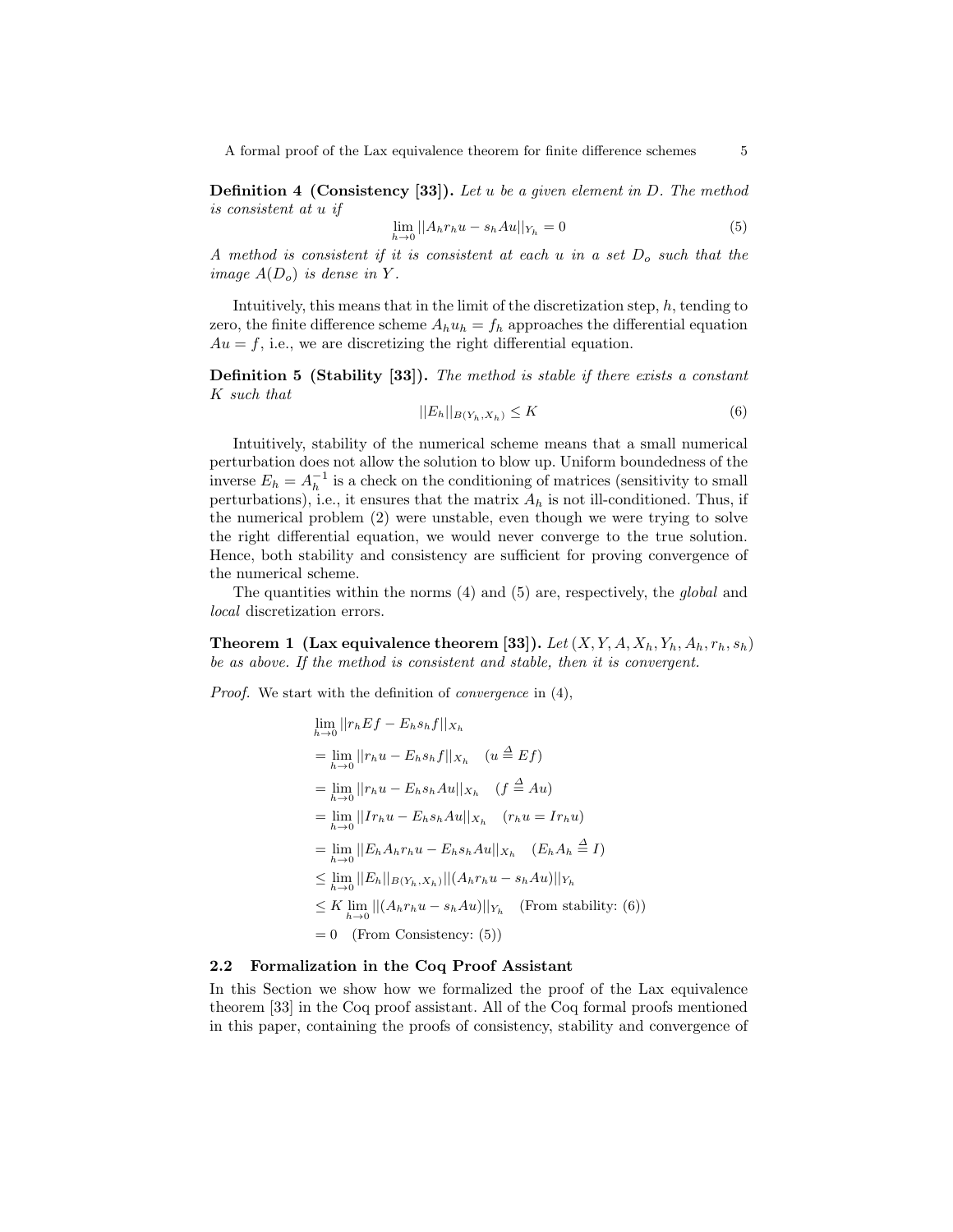finite difference schemes, and of the Lax equivalence theorem, are available at http://www-personal.umich.edu/~jeannin/papers/NFM21.zip.

The Coquelicot library [8, 7] defines mathematical structures required for implementing the proof. We define the Banach spaces (complete normed spaces, complete in the metric defined by the norm [25])  $(X, Y, X_h, Y_h)$  using a canonical structure, CompleteNormedModule, in Coq [16]. The definitions of the true problem (1) and the approximate problem (2) require that the mappings  $A: X \to Y$ and  $A_h: X_h \to Y_h$  be linear, and the solution operators  $E: Y \to X$  and  $E_h: Y_h \to X_h$  be linear and bounded. The linear mappings  $A_h$  and  $E_h$  are defined as functions of  $h \in \mathbb{R}$ . Boldo et al. [3] have defined linear mapping in the context of a ModuleSpace and bounded linear mapping in the context of a NormedModule in their formalization of the Lax Milgram Theorem in Coq  $[2, 15]$ . We extended these definitions in the context of CompleteNormedModule.

The definition of *consistency* (5) and *convergence* (4) hold in the limit of h tending to zero. Thus, an important step in the proof is to express these limits in Coq. Formally, the notion of  $f$  tending to  $l$  at the limit point  $x$  requires, for any  $\epsilon > 0$ , to find a neighborhood V of x such that any point u of V satisfies  $|f(u) - l| < \epsilon$  [8]. This notion has been formalized in Coquelicot [7] using the concept of filters. In topology, a filter is a set of sets, which is nonempty, upward closed, and closed under intersection [13]. It is commonly used to express the notion of convergence in topology. We have used a filter, locally x [27] to denote an open neighborhood of  $x$ , and predicate filterlim [27] to formalize the notion of convergence (in the context of limits) of  $f$  towards  $l$  at limit point x, i.e.  $\lim_{x\to a} f(x) = l$ . Therefore, the definition of consistency (5) is expressed as:

 $(is_lim (fun h:R => norm (minus (Ah h (rh h u)) (sh h (A u)))) 0 0$ 

where the limits of functions is expressed using is lim [8].

We next discuss the formalization of the statement of convergence of a finite difference scheme in Coq. We note that from Theorem 1, *consistency* and *stability* imply *convergence*. This notion is expressed in Coq as follows:

 $(is_lim (fun h:R => norm (minus (Ah h (rh h u)) (sh h (A u)))) 0 0$ (\*Consistency\*) /\ (exists K:R , forall (h:R), operator\_norm(Eh h)<=K ) (\* Stability\*) -> is\_lim(fun h:R=>norm (minus (rh h  $(E(f)))$ ) (Eh h (sh h  $(f))))$ ) 0 0) (\*Convergence\*).

where the *operator norm* is defined as  $||f||_{\phi} = sup_{u \neq 0} \frac{||f(u)||_F}{||u||_F}$  $\frac{J(u)||F}{||u||_E}$  and has been formally defined in [3].

The basic idea is that we bound the *global discretization error* ( $||r_hEf E_h s_h f$ ||) above using the stability criterion, i.e.  $||r_h Ef - E_h s_h f|| \leq K ||A_h r_h u$  $s_hAu||$ , and then prove that as the *local discretization error* ( $||A_hr_hu - s_hAu||$ ) tends to zero in the limit of  $h$  tending to zero, the upper bound on the global discretization error tends to zero (using the property of limits). Using the property of norm, i.e.  $0 \leq ||r_hEf - E_hs_hf||$ , we arrive at the inequality

$$
0 \leq ||r_hEf - E_hs_hf|| \leq K||A_hr_hu - s_hAu||
$$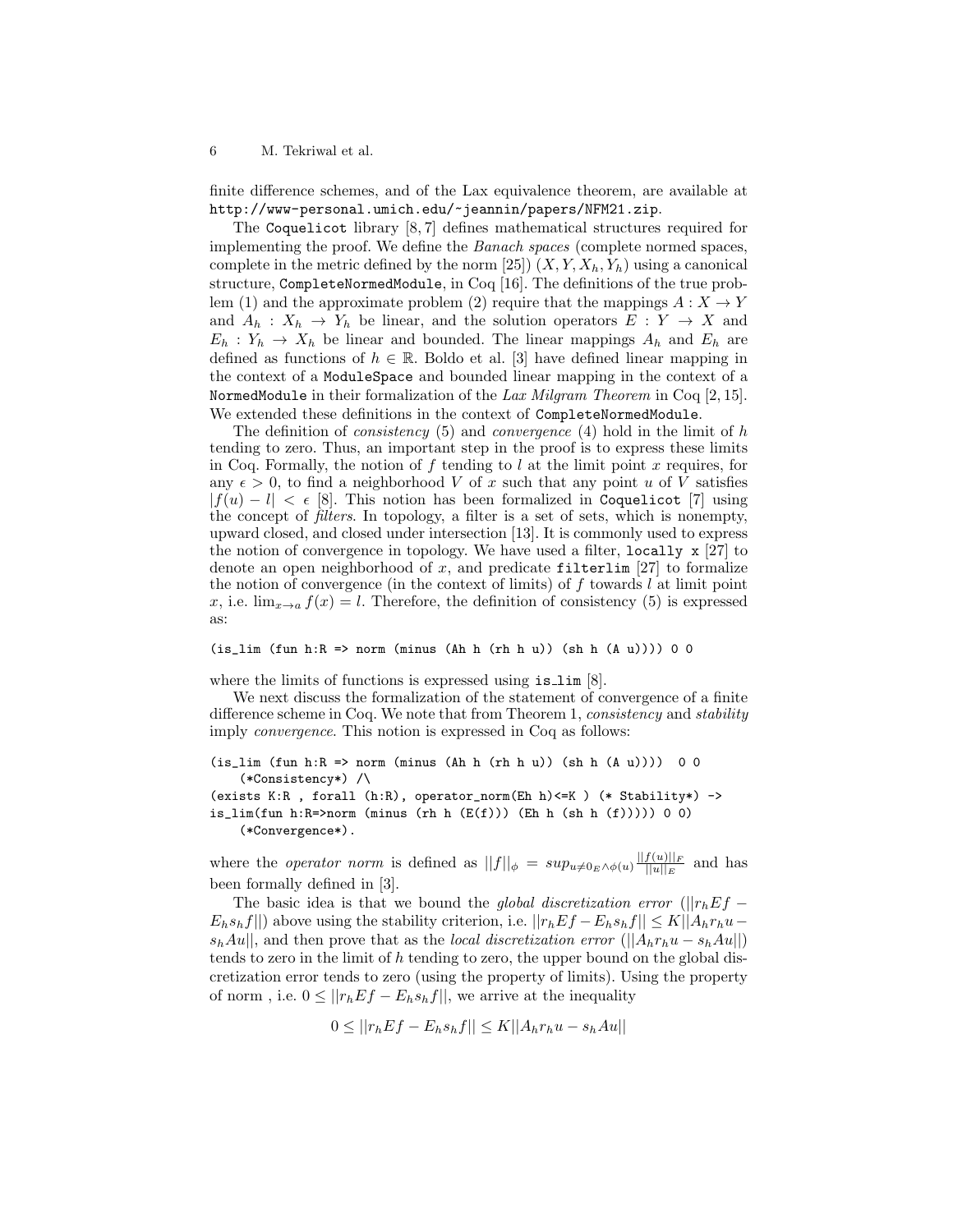In Coq, we define the lower bound of the inequality as a constant function with value 0 as:  $fun = \ge 0$ . Since the limit of a constant function is the constant itself, i.e.  $\lim_{h\to 0} 0 = 0$ , and  $\lim_{h\to 0} ||A_h r_h u - s_h Au|| = 0$  (Consistency), using the sandwich theorem for limits,  $\lim_{h\to 0} ||r_hEf - E_hs_hf|| = 0$ . The sandwich theorem states that if we have functions obeying the inequality:  $f(x) \leq g(x) \leq h(x)$  and  $\lim_{x\to a} f(x) = L \quad \wedge \quad \lim_{x\to a} h(x) = L$  on some open neighborhood of  $x = a$ , then  $\lim_{x\to a} g(x) = L$ . This proves the convergence of Definition 4 and completes the proof of the Lax equivalence theorem.

# 3 Proof of consistency of a sample finite difference scheme

A finite difference scheme (FD) approximates a differential equation with a difference equation. The derivatives are expressed in terms of function values at finite number of points in the dicretized domain. For instance, consider a simple differential equation,  $\frac{d^2u}{dx^2} = 1$  on a domain  $x \in (0, L)$  with boundary conditions  $u(0) = 0$  and  $u(L) = 0$ , where L is the length of the domain. A second order accurate finite difference approximation would be  $\frac{u(x+\Delta x)-2u(x)+u(x-\Delta x)}{\Delta x^2} = 1$ , where  $\Delta x$  is the discretization step and x is the point at which the difference equation is evaluated. We will refer to this as numerical scheme  $\mathcal{N}_h$ . Since we are computing a numerical approximation to the actual derivatives, we are interested in knowing the order of the discretization error.

**Definition 6 (Discretization error).** Let  $D(u)$  denote the true derivative of a function  $u : \mathbb{R} \to \mathbb{R}$  and  $N(u)$  denote the finite difference approximation of the true derivative. The discretization error (commonly referred to as the truncation error)  $(\tau)$ is then defined as:

$$
\tau \stackrel{\Delta}{=} D(u) - N(u) \tag{7}
$$

If the function  $u$  is *analytic*, it can be expressed as a *Taylor series expansion* at the point of evaluation. The truncation error is then evaluated by expressing the numerical derivatives in terms of a truncated Taylor polynomial and then taking a difference of the true derivative and the numerical derivative. This gives us an upper bound on the discretization error. If a numerical method is consistent, the truncation error can be expressed as:

$$
\tau = \mathcal{O}(\Delta x^n)
$$

when  $\Delta x$  tends to zero, and where n is the order of the truncated Taylor polynomial. We use this idea to formalize the proof of consistency of a finite difference scheme. This requires the use of an important theorem from calculus, the Taylor– Lagrange theorem.

**Theorem 2 (Taylor–Lagrange theorem).** Suppose that f is  $n + 1$  times differentiable on some interval containing the center of convergence c and x, and let  $P_n(x) = f(c) + \frac{f^{(1)}(c)}{1!}(x-c) + \frac{f^{(2)}(c)}{2!}(x-c)^2 + ... + \frac{f^{(n)}(c)}{n!}(x-c)^n$  be the n<sup>th</sup> order Taylor polynomial of f at  $x = c$ . Then  $f(x) = P_n(x) + E_n(x)$  where  $E_n(x)$  is the error term of  $P_n(x)$  from  $f(x)$ . i.e.  $E_n = f(x) - P_n(x)$ , and for  $\xi$  between c and x, the Lagrange remainder form of the error  $E_n$  is given by the formula  $E_n(x) = \frac{f^{n+1}(\xi)}{(n+1)!}(x-c)^{(n+1)}$ .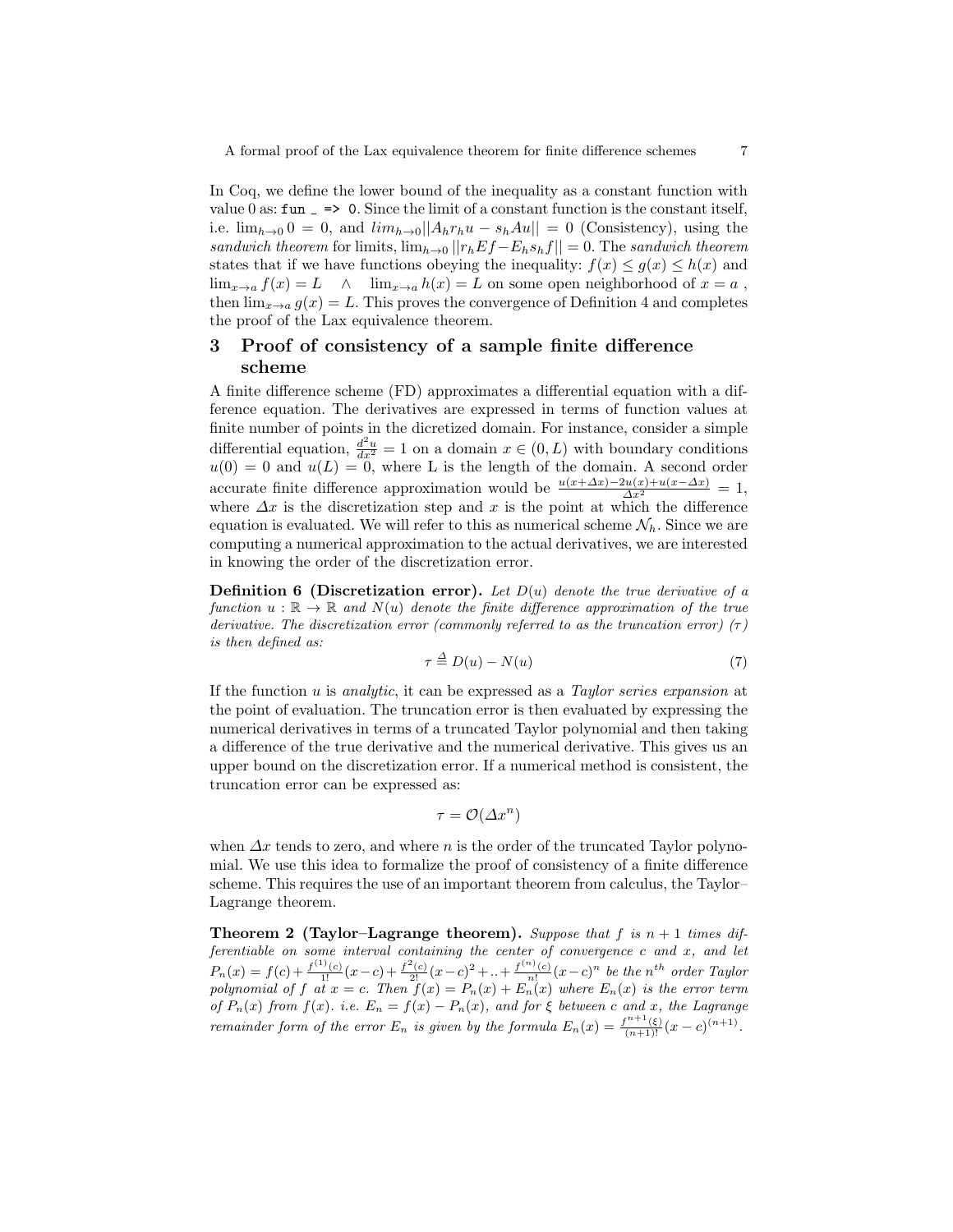Martin-Dorel et al. [28] proved the Taylor–Lagrange theorem formally in Coq, and it is available in the Coq.Interval library [30, 10]. We used this formalization of the Taylor–Lagrange theorem to prove the consistency of a finite difference scheme.

We will specifically prove that for a central difference approximation of the second derivative,  $\frac{d^2u}{dx^2}$ , expressed as :  $\frac{u(x+\Delta x)-2u(x)+u(x-\Delta x)}{(\Delta x)^2}$ , the truncation error  $\tau$  is quadratic in  $\Delta x$ :

$$
\tau = \left| \frac{d^2u}{dx^2} - \frac{u(x + \Delta x) - 2u(x) + u(x - \Delta x)}{(\Delta x)^2} \right| = \mathcal{O}(\Delta x^2)
$$

#### 3.1 Proof of consistency for the finite difference scheme

We want to prove that for a central difference approximation of the second derivative in the numerical scheme  $\mathcal{N}_h$ , the truncation error,  $\tau = \mathcal{O}(\Delta x^2)$ . By invoking the definition of Big-O notation, the theorem statement can be stated as:

$$
\exists \gamma > 0, \Gamma > 0, \left| \frac{d^2 u}{dx^2} - \frac{u(x + \Delta x) - 2u(x) + u(x - \Delta x)}{(\Delta x)^2} \right| \le \Gamma(\Delta x^2), \ 0 < |\Delta x| < \gamma. \tag{8}
$$

The equation (8) is stated formally in Coq as:

Theorem taylor\_FD (x:R): Oab x ->exists gamma:R, gamma >0 /\ exists G:R, G>0/\ forall dx:R, dx>0 -> Oab (x+dx) -> Oab (x-dx)->(dx< gamma -> Rabs((D 0 (x+dx)- 2\*(D 0 x) + D 0 (x-dx))\*/(dx \* dx)- D 2 x) <=  $G*(dx^2)$ ).

where **Oab** x mean  $a < x < b$  and **D** k x denotes  $k^{th}$  derivative of u with respect to x.

We start by introducing the following lemmas required to complete the proof.

Lemma 1  $(|F(x)| \sim \mathcal{O}(\Delta x)^4)$ .  $\forall x \in (a, b), \exists \eta \in \mathbb{R}, \eta > 0 \land \exists M \in \mathbb{R}, M > 0 \land$  $\forall \Delta x \in \mathbb{R}, \Delta x > 0 \rightarrow (x + \Delta x) \in (a, b) \rightarrow \Delta x < \eta \rightarrow |F(x)| \leq M(\Delta x)^4.$ 

Here,  $F(x)$  is the Lagrange remainder in the expansion of  $u(x + \Delta x)$  up to degree 3 and is defined as:

$$
F(x) \stackrel{\Delta}{=} u(x + \Delta x) - u(x) - \Delta x \frac{du}{dx}\Big|_{x} - \frac{1}{2!}(\Delta x)^{2} \frac{d^{2}u}{dx^{2}}\Big|_{x} - \frac{1}{3!}(\Delta x)^{3} \frac{d^{3}u}{dx^{3}}\Big|_{x}
$$
(9)

Thus, Lemma 1 states that the Lagrange remainder  $F(x) = \frac{1}{4!} (\Delta x)^4 \frac{d^4 u(\xi)}{dx^4}$  is of order  $(\Delta x)^4$  for all  $\xi \in (x, x + \Delta x)$ .

**Lemma 2**  $(|G(x)| \sim \mathcal{O}(\Delta x)^4)$ .  $\forall x \in (a, b), \exists \delta \in \mathbb{R}, \delta > 0 \land \exists K \in \mathbb{R}, K > 0 \land$  $\forall \Delta x \in \mathbb{R}, \Delta x > 0 \rightarrow (x - \Delta x) \in (a, b) \rightarrow \Delta x < \delta \rightarrow |G(x)| \leq K(\Delta x)^4.$ 

Here,  $G(x)$  is the Lagrange remainder in the expansion of  $u(x-\Delta x)$  up to degree 3 and is defined as:

$$
G(x) \stackrel{\Delta}{=} u(x - \Delta x) - u(x) + \Delta x \frac{du}{dx}\Big|_{x} - \frac{1}{2!}(\Delta x)^{2} \frac{d^{2}u}{dx^{2}}\Big|_{x} + \frac{1}{3!}(\Delta x)^{3} \frac{d^{3}u}{dx^{3}}\Big|_{x}
$$
(10)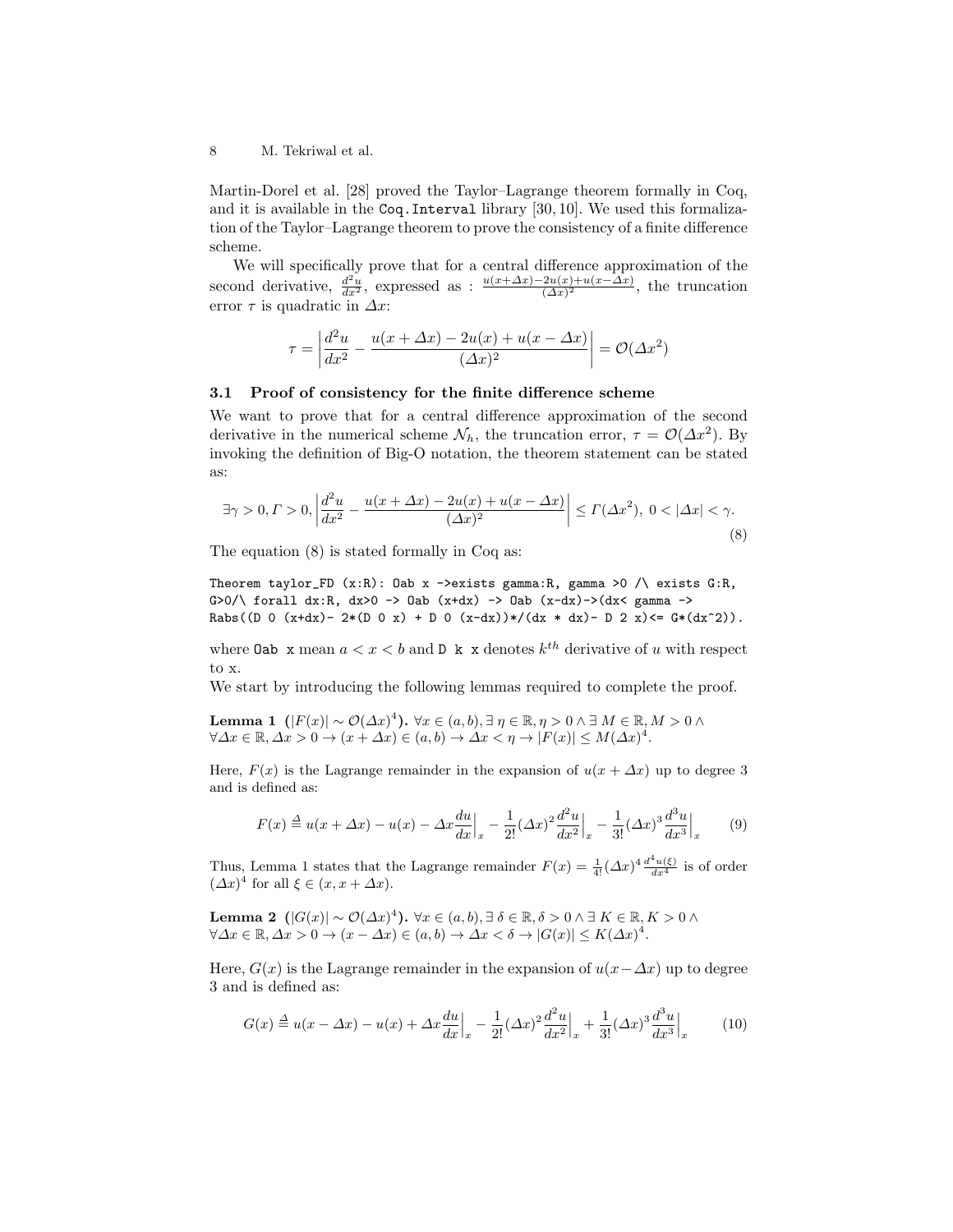Thus, Lemma 2 states that the Lagrange remainder  $G(x) = \frac{1}{4!} (\Delta x)^4 \frac{d^4 u(\xi)}{dx^4}$  is of order  $(\Delta x)^4$  for all  $\xi \in (x - \Delta x, x)$ .

Both the lemmas are a straightforward application of the Taylor–Lagrange theorem (Theorem 2), and are crucial to the formalization of the proof of the consistency of the finite difference scheme.

Next, we present an informal proof of the theorem followed by a discussion on the formal proof of the consistency theorem.

Proof.

$$
|F(x)| \le M(\Delta x)^4 \quad \text{[From Lemma 1]} \tag{11}
$$

$$
|G(x)| \le K(\Delta x)^4 \quad \text{[From Lemma 2]} \tag{12}
$$

Adding equation (11) and (12), we get:

$$
|F(x)| + |G(x)| \le (M + K)(\Delta x)^4
$$
  
\n
$$
\implies |F(x) + G(x)| \le (M + K)(\Delta x)^4
$$
  
\n[Using the triangle inequality,  $(|F(x) + G(x)| \le |F(x)| + |G(x)|)$ ]  
\n
$$
\implies |F(x) + G(x)| \le \Gamma(\Delta x)^4 \quad \text{(Instantiating } \Gamma := M + K)
$$
\n(13)

Unfolding the definitions  $F(x)$  and  $G(x)$ , and doing the algebra we get:

$$
\left| u(x + \Delta x) - 2u(x) + u(x - \Delta x) - (\Delta x)^2 \frac{d^2 u}{dx^2} \right| \le \Gamma(\Delta x^4)
$$
  

$$
\implies \left| \frac{u(x + \Delta x) - 2u(x) + u(x - \Delta x)}{(\Delta x)^2} - \frac{d^2 u}{dx^2} \right| \le \Gamma(\Delta x^2) \quad \text{[QED]} \tag{14}
$$

An important point to note is that the condition  $|F(x)| + |G(x)| \le M(\Delta x)^4 +$  $K(\Delta x)^4$  holds when  $0 < |\Delta x| < \gamma$ , where  $\gamma$  is as defined in (8). We therefore choose,  $\gamma = min(\eta, \delta)$ , where  $\eta$  is such that,  $|F(x)| \leq M(\Delta x)^4$  holds when  $0 < |\Delta x| < \eta$ , and  $\delta$  is such that,  $|G(x)| \leq K(\Delta x)^4$  holds when  $0 < |\Delta x| < \delta$ .

### 3.2 Formalization in the Coq Proof assistant

We followed the proof above and formalized it in the Coq proof assistant. To apply the Taylor–Lagrange theorem [28] to the consistency analysis of a central difference approximation, we broke down the theorem statement into two lemmas as discussed in the previous section. Therefore, in this section, we will discuss the proof of Lemma 1 and 2.

Proof of Lemma 1: Formally Lemma 1 is stated in Coq as:

### Lemma taylor\_uupper  $(x:R)$ : Oab x-> exists eta: R, eta>0 /\ exists M :R, M>0 / \ forall dx:R, dx>0 -> Oab  $(x+dx)$  ->  $(dx*eta* -> Rabs(D 0 (x+dx) - Tsum 3 x (x+dx))=M*(dx<sup>2</sup>4)).$

In the proof of the Lemma, existential quantification associated with  $\eta$  and M has to be addressed. We chose  $\eta$  as  $b - x$ , since the interval in which we are studying Taylor–Lagrange for  $u(x + \Delta x)$  is [x, b]. Since  $\Delta x \in (x, b)$  and  $\Delta x < \eta$ , it seems logical to chose  $\eta = b - x$ . For the choice of M, we obtained extreme bounds in the interval. Since the function  $u$  and its derivatives are continuous in a compact set  $[x, b]$ , we are guaranteed to get maximum and minimum values.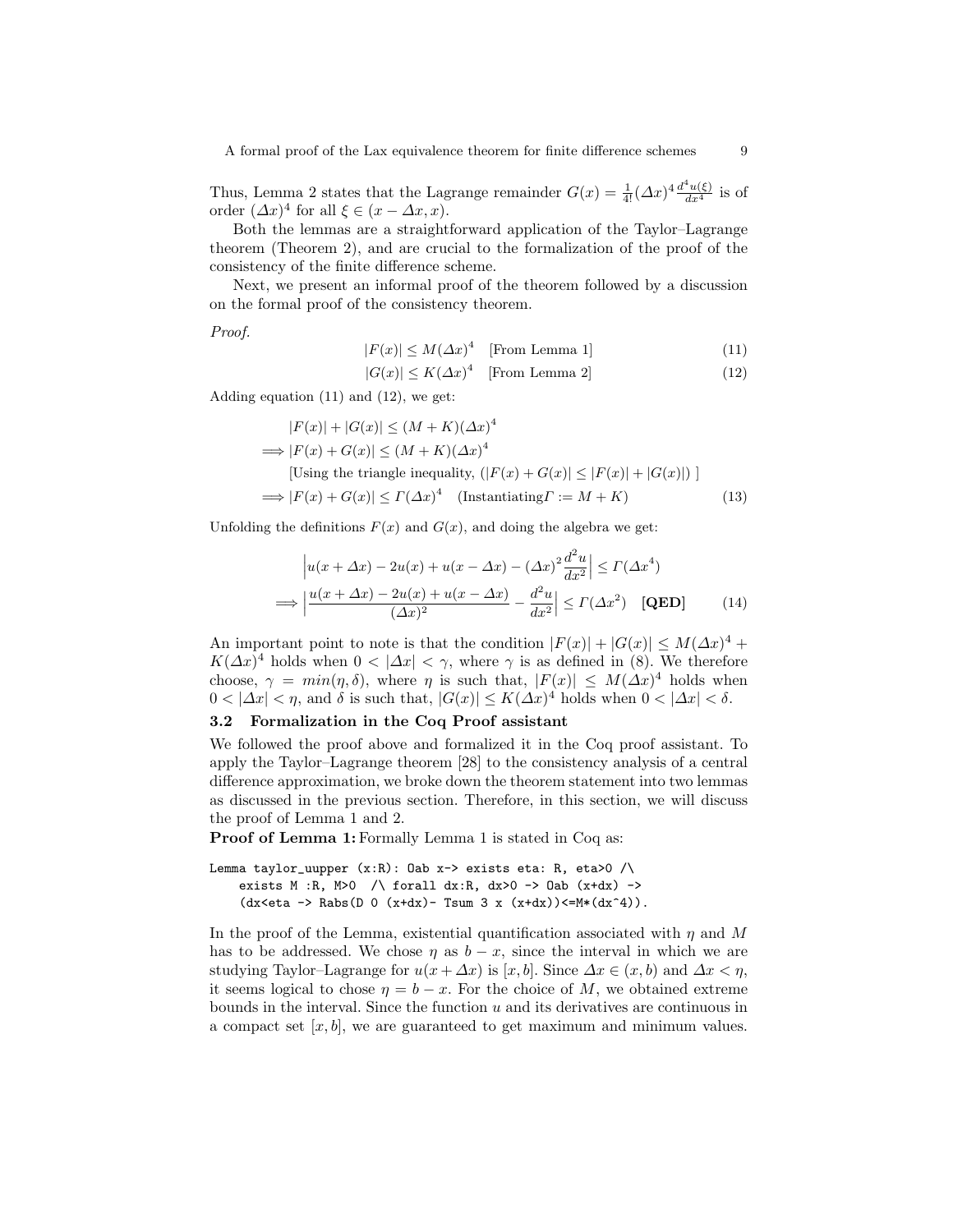In Coq, we applied the lemma continuity ab max to obtain a maximum value,  $\left(\frac{d^4u}{dx^4}\right)$  $\lim_{\text{max}} = \frac{d^4u(F)}{dx^4}$  such that  $\frac{d^4u(\xi)}{dx^4} \leq \frac{d^4u(F)}{dx^4}$ ,  $\forall \xi \in [x, b]$ . Similarly, we apply the lemma continuity ab min to obtain a minimum value,  $\left(\frac{d^4u}{dx^4}\right)$  $\lim_{min} = \frac{d^4u(G)}{dx^4}$  $dx^4$ such that  $\frac{d^4u(G)}{dx^4} \leq \frac{d^4u(\xi)}{dx^4}, \forall \xi \in [x, b].$ Thus, M is chosen as  $M = max \begin{pmatrix} 1 & 1 \\ 1 & 1 \end{pmatrix}$  $d^4u(G)$  $\left. \frac{du(G)}{dx^4} \right|$ ,  $d^4u(F)$  $\frac{u(F)}{dx^4}$ ). With this choice of  $M$ , we can bound the Lagrange remainder or the trunction error from above and thus prove Lemma 1.

Proof of Lemma 2: Formally Lemma 2 is stated in Coq as:

```
Lemma taylor_ulower (x:R): Oab x \rightarrow exists delta: R, delta>0 /\
     exists K :R, K>0 /\ forall dx:R, dx>0 ->Oab (x-dx) ->
     (dx <del>delta</del> -&gt; Rabs(D 0 (x-dx) - Tsum 3 x (x-dx)) <del>W</del> (dx<sup>2</sup>4)).
```
The proof of Lemma 2 follows the same approach as that of Lemma 1. Here, we chose  $\delta$  as  $x - a$ , since the interval in which we are studying Taylor–Lagrange theorem for  $u(x-\Delta x)$ ,  $\Delta x \in (a, x)$ , and  $\Delta x < \delta$ . We chose K in the same way as we chose  $M$  in Lemma 1 except that the interval in which we obtain maximum and minimum values for  $\frac{d^4u}{dx^4}$  is  $[a, x]$  in this case. Thus,  $\left(\frac{d^4u}{dx^4}\right)$  $\lim_{min} = \frac{d^4u(G)}{dx^4},$  $\left(\frac{d^4u}{dx^4}\right)$  $_{max} = \frac{d^4u(F)}{dx^4}$ , and  $K = max$  (  $d^4u(G)$  $\frac{d^4u(G)}{dx^4}\bigg|, \bigg|$  $d^4u(F)$  $\frac{d u(F)}{dx^4}$  $\big)$ ,  $\forall c \in [a, x].$ 

To prove the main theorem statement on consistency, we break the statement into Lemma 1 and 2, by instantiating  $\Gamma = M + K$ , and  $\gamma = \min(\eta, \delta)$ , where  $(M, \eta)$  and  $(K, \delta)$  have been defined as in Lemma 1 and 2 respectively, in the manner shown in section (3.1). To implement this instantiation, we have to carefully destruct the lemmas introduced in the theorem statement. Then, we simply apply lemma 1 and 2, to complete the main proof.

### 3.3 Relating pointwise consistency to the Lax equivalence theorem

In this section, we relate the proof of consistency from Section 3.1 with the Lax equivalence Theorem 1. The numerical discretization of the differential equation can be expressed in the discrete domain as:

$$
\frac{1}{h^2} \begin{bmatrix} 1 & 0 & 0 & 0 & \dots & 0 \\ 1 & -2 & 1 & 0 & \dots & 0 \\ \vdots & \ddots & \ddots & \ddots & & \vdots \\ 0 & \dots & 1 & -2 & 1 & 0 \\ 0 & \dots & 0 & 1 & -2 & 1 \\ 0 & \dots & 0 & 0 & 0 & 1 \end{bmatrix} \begin{bmatrix} u_o \\ u_1 \\ \vdots \\ u_{N-2} \\ u_N \end{bmatrix} = \begin{bmatrix} 0 \\ 1 \\ \vdots \\ 1 \\ 1 \\ 0 \end{bmatrix}
$$
(15)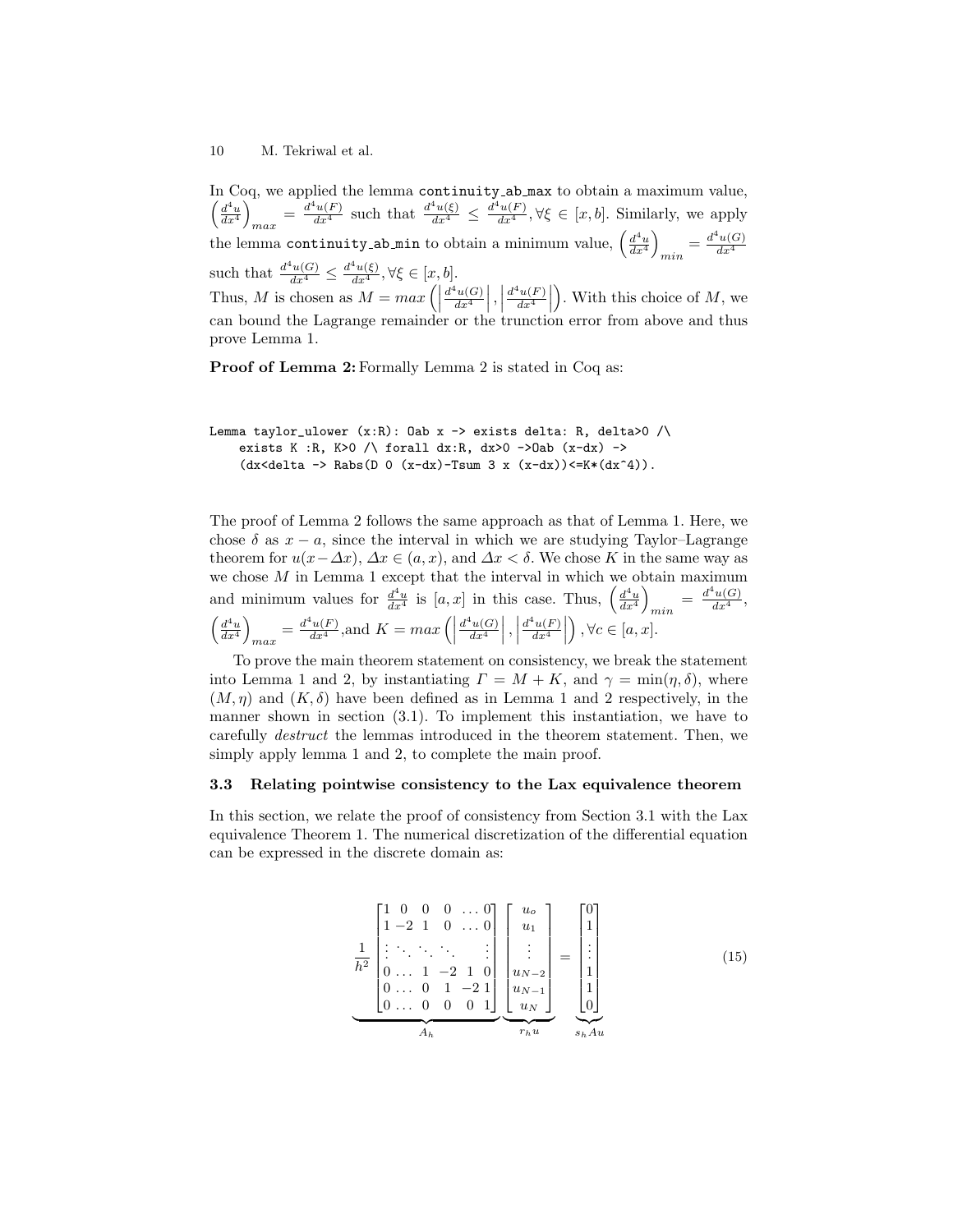Comparing with the statement of consistency (5), we have

$$
\lim_{h \to 0} \left\| \frac{1}{h^2} \begin{bmatrix} 1 & 0 & 0 & 0 & \dots & 0 \\ 1 & -2 & 1 & 0 & \dots & 0 \\ \vdots & \ddots & \ddots & \ddots & & \vdots \\ 0 & \dots & 1 & -2 & 1 & 0 \\ 0 & \dots & 0 & 1 & -2 & 1 \\ 0 & \dots & 0 & 0 & 0 & 1 \end{bmatrix} \begin{bmatrix} u_o \\ u_1 \\ \vdots \\ u_{N-2} \\ u_N \end{bmatrix} - \begin{bmatrix} 0 \\ 1 \\ \vdots \\ 1 \\ 0 \end{bmatrix} \right\| = \lim_{h \to 0} \left\| \begin{bmatrix} \frac{u_o - 2u_1 + u_2}{h^2} - 1 \\ \frac{u_1 - 2u_2 + u_3}{h^2} - 1 \\ \vdots \\ 0 \end{bmatrix} \right\|_{\frac{2}{h^2}} = 0
$$
\n
$$
\left\| \frac{u_{N-2} - 2u_{N-1} + u_N}{h^2} - 1 \right\|_{\frac{2}{h^2}} = 0
$$
\n
$$
(16)
$$

Taking the vector norm in the  $L_1$  sense,  $||.||_1$ , equation (16) can be written as:

$$
\lim_{h \to 0} \left[ \left| \frac{u_o}{h^2} \right| + \left| \frac{u_o - 2u_1 + u_2}{h^2} - 1 \right| + \ldots + \left| \frac{u_{N-2} - 2u_{N-1} + u_N}{h^2} - 1 \right| + \left| \frac{u_N}{h^2} \right| \right] = 0
$$
\n(17)

 $\lim_{h\to 0} \frac{u_o}{h^2} = 0$  and  $\lim_{h\to 0} \frac{u_N}{h^2} = 0$ , trivially because of the boundary conditions we imposed, i.e.  $u_o = 0$  and  $u_N = 0$ . The norm used in (16) are in the space  $Y_h$ , i.e.,  $||.||_{Y_h}.$ 

This reduces to proving:

$$
\sum_{i=1}^{N-1} \lim_{h \to 0} \left| \frac{u_{i-1} - 2u_i + u_{i+1}}{h^2} - 1 \right| = 0 \tag{18}
$$

But from the Taylor–Lagrange analysis discussed in section (3.1), we have

$$
\left| \frac{u_{i-1} - 2u_i + u_{i+1}}{h^2} - \frac{d^2 u}{dx^2} \right|_{x_i} \le C h^2 \tag{19}
$$

where C is a constant, and  $u_i = u(x_i), u_{i-1} = u(x_i - h), u_{i+1} = u(x_i + h)$ . Substituting  $\frac{d^2u}{dx^2}\Big|_{x_i} = 1$ , and using the inequality (19) and equation(18), we get

$$
\sum_{i=1}^{N-1} 0 \le \sum_{i=1}^{N-1} \lim_{h \to 0} \left| \frac{u_{i-1} - 2u_i + u_{i+1}}{h^2} - 1 \right| \le \sum_{i=1}^{N-1} \lim_{h \to 0} |Ch^2| \tag{20}
$$

But,  $\sum_{i=1}^{N-1} \lim_{h\to 0} |Ch^2| = 0$ . Hence, using the sandwich theorem, we prove that  $N$ 

$$
\sum_{i=1}^{N-1} \lim_{h \to 0} \left| \frac{u_{i-1} - 2u_i + u_{i+1}}{h^2} - 1 \right| = 0 \qquad [\text{QED}]
$$

### 3.4 Formalization in Coq

In order to represent,  $x_i$ ,  $i = 0..N$ , we define x of type: nat  $\rightarrow$  R. The boundary conditions are imposed as hypothesis statements:

Hypothesis  $u_0$ : (D 0 (x 0))= 0. Hypothesis  $u_N$ : (D 0 (x N)) =0.

The differential equation is defined as:

Hypothesis  $u_2x$ : forall i:nat,  $(D 2 (x i)) = 1$ .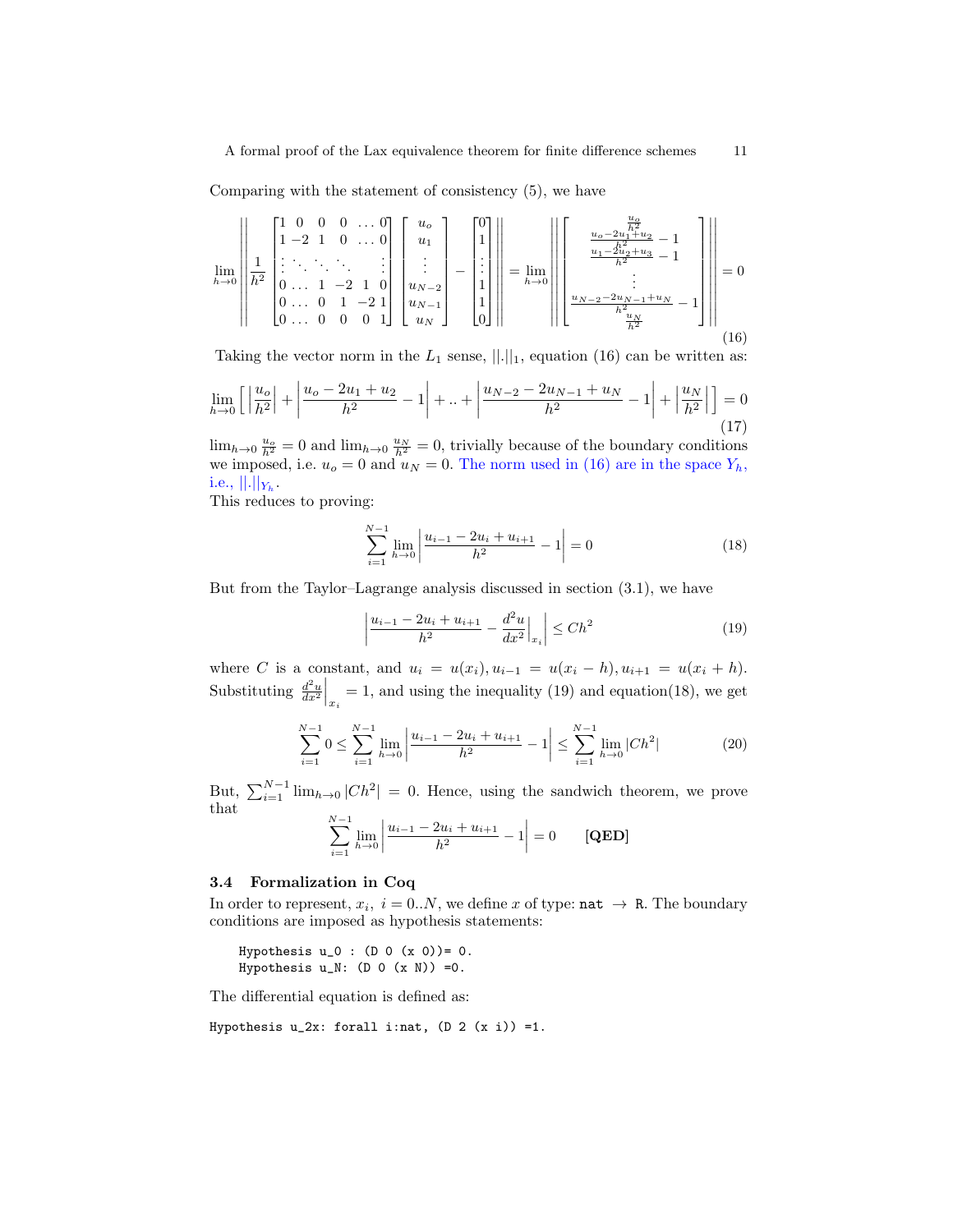Equation (18) is formalized as a lemma statement:

```
Lemma lim_sum:is_lim (fun h:R =>
  sum_n_m (fun i:nat =>Rabs (( D O (x i -h) -2* (D O (x i))+ D 0 (x i +h) \ast/(h<sup>2</sup>) -1)) 1%nat (pred N)) 0 0.
```
This is where we integrate the proof of pointwise consistency of the FD scheme from section (3).

The main theorem statement which is an application of the statement of consistency required in the proof of Lax equivalence theorem from section (2) is as follows:

```
Theorem consistency_inst: forall (U:X) (f:Y) (h:R) (uh: Xh h)
 (rh: forall (h:R), X \rightarrow (Xh h)) (sh: forall (h:R), Y \rightarrow (Yh h))
 (E: Y \rightarrow X) (Eh:forall (h:R), (Yh h) \rightarrow (Xh h)),
 is_lim (fun h:R => norm (minus (Ah h (rh h U)) (sh h (A U))) 0 0.
```
We note here that the above-mentioned formalization is not unique to the second order scheme that we discussed. The approach we discuss can easily be generalized to verify consistency of any finite difference scheme. The crucial step in such a generalization is the appropriate instantiation of the  $A_h$  matrix and the vectors  $r_h u$  and  $s_h A u$ .

## 4 Stability of the scheme

In this section we discuss the stability of the scheme  $\mathcal{N}_h$ . From section 2, stability of a numerical scheme requires the solution operator  $E_h = A_h^{-1}$  to be uniformly bounded. We prove this by bounding the eigenvalues of  $E<sub>h</sub>$  uniformly. Eigenvalues of  $E_h$  are just inverse of the eigenvalues of  $A_h$ . A formal proof of this can be referred to in the Appendix B.2.

We will first discuss a generalized framework for the formalization of stability for a symmetric tri-diagonal matrix in Coq. We denote this matrix with  $A_h(a, b, c)$  with  $c = a$  for symmetry. This notation means that b is on the diagonal,  $c$  is on the upper diagonal and  $a$  is on the lower diagonal. All the other entries are zero. Since we are treating stability from a spectral viewpoint, we next discuss the formalization of the Eigen system for  $A_h(a, b, a)$ .

# 4.1 Lemma to verify that the eigenvalues and eigenvectors belong to the spectrum of  $A_h(a, b, a)$

Analytical expressions for the eigenvalues and eigenvectors of  $A_h(a, b, c)$  are given by:

$$
\lambda_m = b + 2\sqrt{ac} \cos\left[\frac{m\pi}{N+1}\right]; \quad s_m = (s_j)_m = \left[\frac{a}{c}\right]^{j-1/2} \sqrt{\frac{2}{N+1}} \sin\left[j\frac{m\pi}{N+1}\right]
$$

 $\forall m, j = 1..N$ . In Coq, we defined  $\lambda_m$  and  $s_m$  as follows:

Definition Eigen\_vec (m N:nat) (a b c:R):= mk\_matrix N 1%nat (fun i j => sqrt ( 2 / INR  $(N+1))*(Rpower (a*/c) (INR i +1 -1*/2))*$  $sin(((INR i +1)*INR(m+1)*PI)*/INR (N+1))).$ 

Definition Lambda (m N:nat) (a b c:R):= mk\_matrix 1%nat 1%nat (fun i j =>  $b + 2* sqrt(a*c)* cos ((INR(m+1) * PI)*(INR(N+1))).$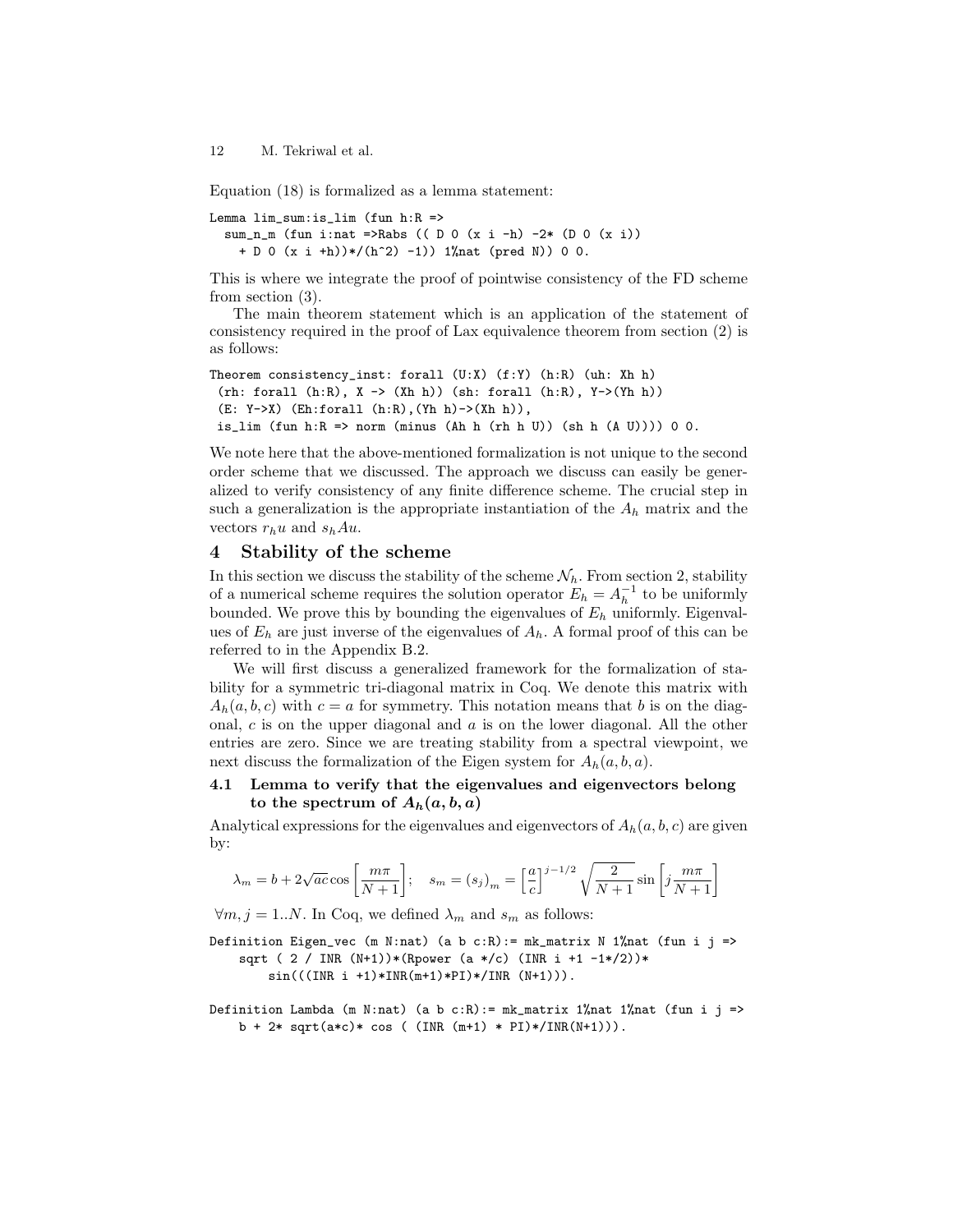Since naturals in Coq start with 0, we write INR  $(m+1)$  and INR i+1.

We then formally verify that the analytical expressions for the pair  $(\lambda_m, s_m)$ indeed belong to the spectrum of  $A_h$ . From now on, we will refer to  $A_h(a, b, a)$ as  $A_h$  for the sake of brevity. In Coq, we state this formally as:

Lemma eigen\_belongs (a b c:R): forall (m N:nat),  $(2 < N)$ %nat ->  $(0 \le m \le N)$ %nat -> a=c /\ 0<c-> (LHS m N a b c) = (RHS m N a b c).

where,  $LHS \stackrel{\Delta}{=} A_h s_m$  and  $RHS \stackrel{\Delta}{=} s_m \lambda_m$ . Here we used the definition of eigenvalue-eigenvector, i.e.,  $A_h s_m \stackrel{\Delta}{=} \lambda_m s_m$ . Formalizing the proof of the lemma eigen belongs was challenging due to the structure of the matrix  $A_h$ .  $A_h$  is a tri-diagonal matrix with non-zero entries on the diagonal, sub-diagonal and super-diagonal. The other entries are zero and hence the matrix is sparse.

$$
\therefore \sum_{j=0}^{N-1} A_h(i,j) s_m(i) + \sum_{j=0}^{N-1} A_h(i,j) s_m(i) = \lambda_m s_m(i); \quad 0 \le i \le N-1
$$
 (21)  

$$
A_h(i,j) \ne 0
$$
 
$$
A_h(i,j) = 0
$$

In Coq, we have to carefully destruct the matrix  $A<sub>h</sub>$  to separate the non-zero and zero sums in the LHS of equation (21). The idea is to do a case analysis on the row-index i, and has been illustrated in figure  $(1)$  in the Appendix B.4. Details on the formal proof of the zero and non-zero cases are presented in Appendix B.4.

Next, we discuss formalization of the boundedness of the matrix norm of  $E_h = A_h^{-1}$ . We have used an explicit formulation of  $A_h^{-1}$  [17] in our formalization and we verify this formally using the definition:  $A_h^{-1}A_h = I \wedge A_h A_h^{-1} = I$ . Details on the proof can be referred to in the Appendix B.1.

4.2 Lemma on the boundedness of the matrix norm for scheme  $\mathcal{N}_h$ Here, we have used the definition of the spectral (2-norm):  $||A||_2 = \rho(A)$ , where  $\rho(A)$  is the spectral radius of A and is defined as the maximum eigen-value of A, i.e.  $\rho(A) = max_m |\lambda_m(A)|$ . For the symmetric tri-diagonal matrix  $A_h$ ,  $A = E_h$ and  $\lambda_m(E_h) = 1/\lambda_m(A_h)$ . Since  $\lambda_m(A_h) < 0$ ,  $max_m |\lambda_m(E_h)| = 1/|\lambda_{min}(A_h)|$ . Hence, we define the matrix norm in Coq as follows:

Definition matrix\_norm (N:nat):= 1/ Rabs (Lambda\_min N).

To show that the matrix norm is uniformly bounded, we need to show that  $1/|\lambda_{min}(A_h)|$  is uniformly bounded. This is where we instantiate the tri-diagonal matrix  $A_h$  with the scheme  $\mathcal{N}_h$ . Thus, we prove the following lemma in Coq:

### Lemma spectral: forall(N:nat),(2<N)%nat -> 1/Rabs(Lambda\_min N) <=  $L^2/4$ .

where  $L$  is the length of the domain, independent of  $h$ , and is constant throughout. Lambda min is the minimum eigenvalue for the instantiated matrix,  $A'_h$  =  $A_h(\frac{1}{h^2}, \frac{-2}{h^2}, \frac{1}{h^2})$ . We provide a paper proof of this bound in the Appendix A.

To show that all the eigenvalues have the same bound, we prove that  $\frac{1}{\lambda_{min}(A_h')}$ is the maximum eigenvalue of  $E'_{h}$ . The lemma statement is as follows:

Lemma eigen\_relation: forall (i N:nat), (2<N)%nat ->(0<=i<N)%nat -> Rabs (lam i N) <= 1/ Rabs( Lambda\_min N).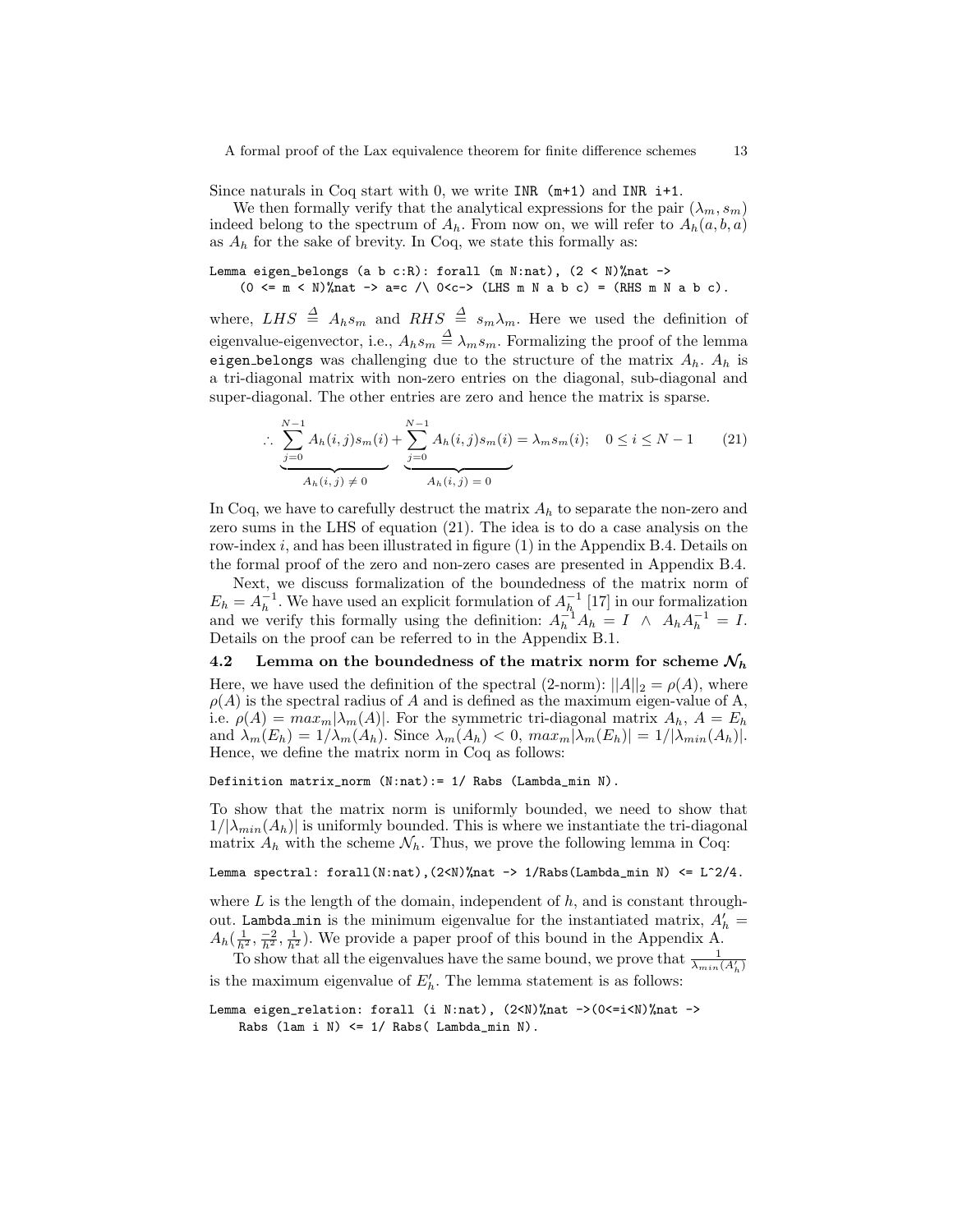This completes the proof on the boundedness of the eigenvalues of  $E'_{h}$ . The lemma, eigen\_relation also shows that the spectral radius of  $E'_h$  is  $\frac{1}{|\lambda_{min}(A'_h)|}$ , and justifies the defintion of matrix norm.

We note that the definition of the matrix norm of  $A_h^{-1}$  is valid only if  $A_h^{-1}$  is a normal matrix . We therefore verify that  $A_h^{-1}$  is normal. The lemma statement is provided in the Appendix B.3.

We also provide the proof that  $A_h$  is diagonalizable in the Appendix C. This helps us to formally establish that the eigen vectors are orthogonal and hence the eigen space is complete.

### 4.3 Main stability theorem

In this section, we integrate all of the previous lemmas to prove the main stability theorem (6).

```
Theorem stability: forall (u:X) (f:Y) (h:R) (uh: Xh h)
     (rh: for all (h:R), X \rightarrow (Xh h))(sh: for all (h:R), Y\rightarrow (Yh h))(E: Y \rightarrow X) (Eh:forall (h: R), (Yh h) \rightarrow (Xh h)),
    exists K:R , forall (h:R), operator_norm(Eh h)<=K.
```
where the operator norm is instantiated with the matrix norm using the following hypothesis:

```
Hypothesis mat_op_norm: forall (u:X) (f:Y) (h:R) (uh: Xh h)
     (rh: for all (h:R), X \rightarrow (Xh h))(sh: for all (h:R), Y\rightarrow (Yh h))(E: Y \rightarrow X) (Eh:forall (h: R), (Yh h) \rightarrow (Xh h)),
    operator_norm (Eh h) = matrix_norm m.
```
# 5 Application of the Lax equivalence theorem to the example problem

In this section, we apply the Lax equivalence theorem that we proved in Section 2 to a concrete differential equation  $\frac{d^2u}{dx^2} = 1$  and the numerical scheme  $\mathcal{N}_h$  given by  $\frac{u_{i+1}-2u_i+u_{i-1}}{\Delta x^2}=1$ . We recall that the proof of convergence using the Lax equivalence theorem requires that the difference scheme is consistent with respect to the differential equation and is stable. We discussed the proof of consistency of the scheme in Section 3 and the stability in Section 4. Thus, we apply these proofs to complete the proof of convergence for the scheme. We provide the theorem statement to verify convergence of the scheme in the Appendix D.

### 6 Conclusion and Future work

This work investigated the formalization of convergence, stability and consistency of a finite difference scheme in the Coq proof assistant. Any continuously differentiable function can be approximated by a Taylor polynomial. The Lagrange remainder of a Taylor series provides an estimate of the truncation error and we formally proved that this error can be bound by  $n^{th}$  power of the discretization step,  $\Delta x$ , where  $n-1$  is the order of the Taylor polynomial. We implemented the proof of the consistency of a finite difference scheme by breaking down the theorem statement into lemmas, each corresponding to function values at points neighboring the point of evaluation. These lemmas were proved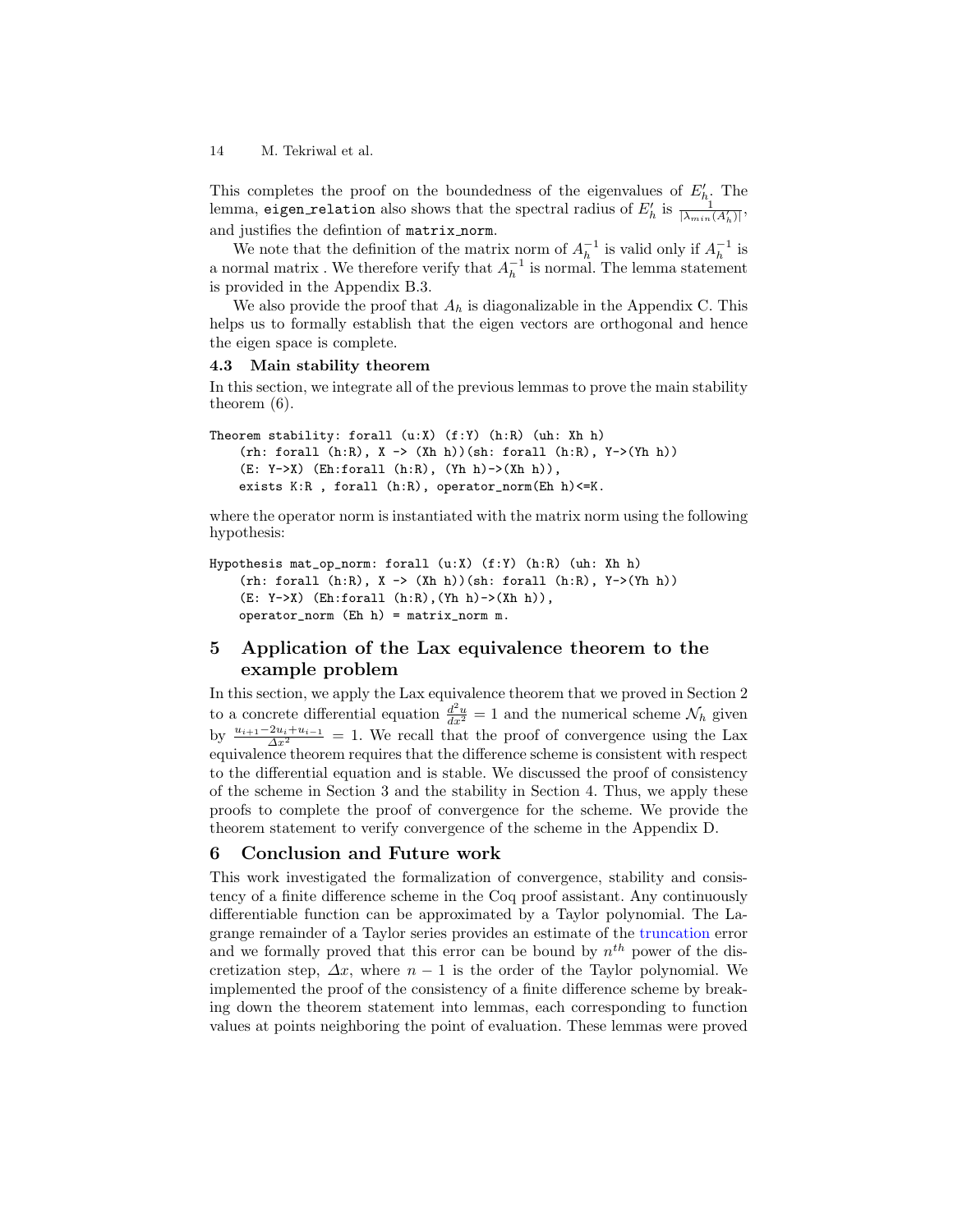individually by applying the Taylor–Lagrange theorem, the proof of which is already formalized in the Coq.Interval library [28]. Consistency and stability guarantees convergence as stated by the Lax equivalence theorem. Following the proof of the the Lax equivalence theorem, we formally proved convergence of a specific finite difference scheme. Specifically, we proved that the global discretization error could be bounded above by a constant times the local discretization error. Then, by applying the sandwich theorem for limits, we proved that the convergence condition is satisfied in the limit  $\Delta x \to 0$ . In the process of formalizing the proof of stability for the numerical scheme, we also developed tools for linear algebra and spectral theory, for the Coquelicot definition of matrices in Coq, which can be reused. As noted earlier, the approach we follow is not specific to the sample numerical scheme, but can be easily extended to other numerical schemes with appropriate instantiation of the matrix  $A_h$ , and vectors,  $r_h u$ ,  $s_h Au$ . Formalization of the proof of orthogonality of the eigenvectors helped us report the missing constant  $\sqrt{\frac{2}{N+1}}$  in  $s_m$  that occurs in most textbooks/literature on numerical analysis.

This work considered the impact of the discretization error on the convergence of a numerical method to the exact solution. In a practical setting, floating point errors have to be also accounted for, as an accumulation of such errors can lead to deviations from the true solution. In future work, we will extend our results to incorporate floating point errors and their impact on the convergence of finite difference numerical schemes. We also plan on working with iterative solvers, which would be an extension of our current work on direct solvers (explicit inversion of the matrix  $A_h$ ). We also plan on working with the Frama-C toolkit [14] for verification of existing programs and be able to discharge the generated verification conditions using the Coq proofs we present in this paper.

### 6.1 Effort and challenges:

The total length of the Coq code and proofs is about 14,000 lines, of which about 1200 lines are specific to the scheme. The rest of the formalization can be reused for a generic symmetric tridiagonal matrix. It took us about 15 months for the entire formalization. Much of the effort was spent on destructing the matrices and developing required linear algebra tools to handle the matrix manipulation. Since we are treating stability from a spectral point of view, lack of spectral theory for numerical analysis for the Coquelicot definition of matrices has been challenging for us. For the proof of consistency, the primary challenge was the right placement of the quantifiers to bound the Lagrange remainder using the definition of big-O notation. To instantiate  $\Gamma = M + K$ , we had to carefully destruct the lemmas into the main theorem. We also encountered issues in selecting appropriate instantiations for other existential parameters. In the proof of convergence, we had to carefully construct the application of properties of limit with filters of neighborhoods.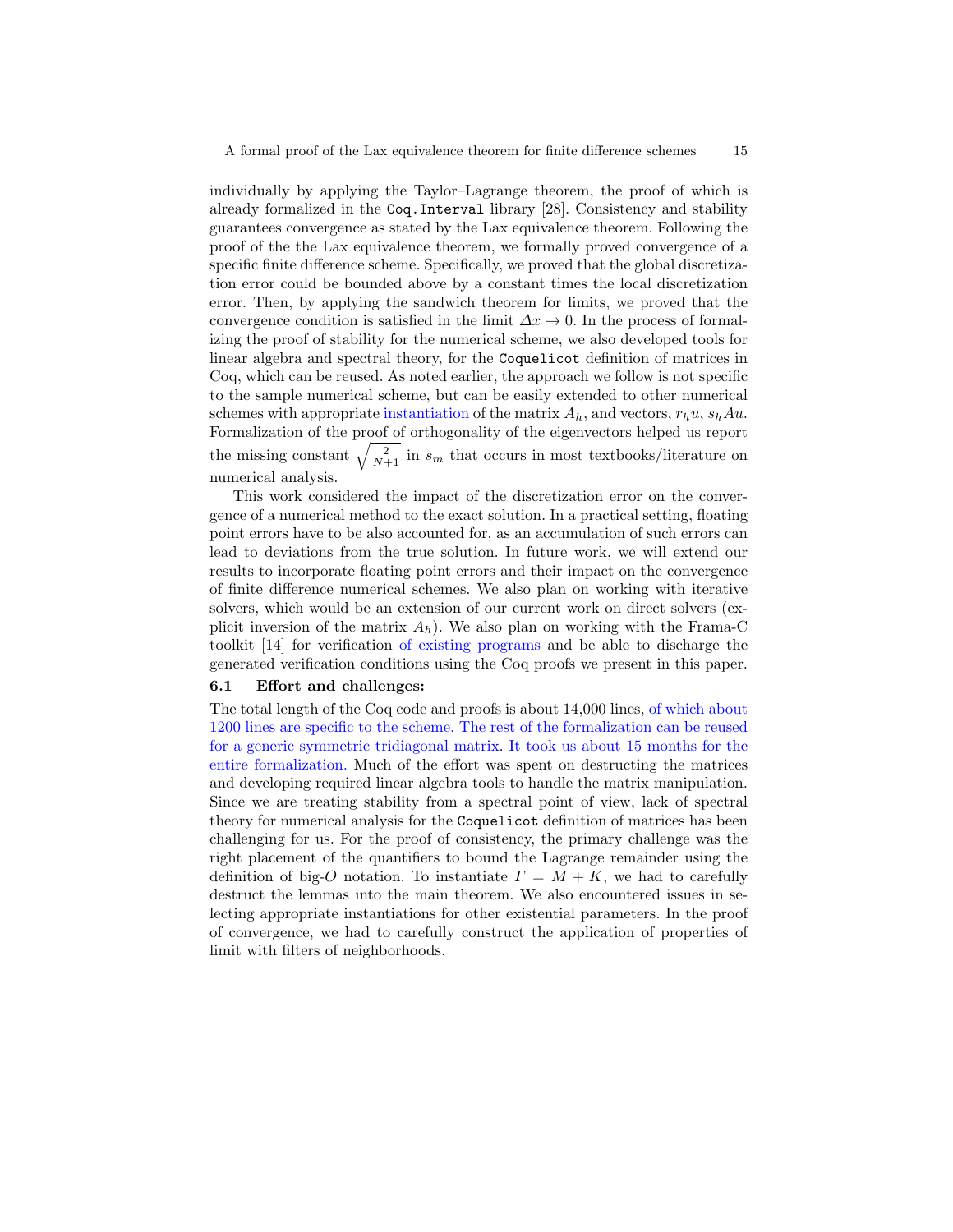### References

- 1. Navier-stokes equations. https://www.grc.nasa.gov/WWW/k-12/airplane/ nseqs.html, (Accessed on 9/20/2020)
- 2. Boldo, S., Clément, F., Faissole, F., Martin, V., Mayero, M.: Elfic Coq library for formalization of Lax-Milgram theorem. https://www.lri.fr/~sboldo/elfic/ index.html, (Accessed on 9/20/2020)
- 3. Boldo, S., Clément, F., Faissole, F., Martin, V., Mayero, M.: A Coq formal proof of the Lax-Milgram theorem. In: Proceedings of the 6th ACM SIGPLAN Conference on Certified Programs and Proofs. pp. 79–89. ACM (2017)
- 4. Boldo, S., Clément, F., Filliâtre, J.C., Mayero, M., Melquiond, G., Weis, P.: Formal proof of a wave equation resolution scheme: the method error. In: International Conference on Interactive Theorem Proving. pp. 147–162. Springer (2010)
- 5. Boldo, S., Clément, F., Filliâtre, J.C., Mayero, M., Melquiond, G., Weis, P.: Wave equation numerical resolution: a comprehensive mechanized proof of a c program. Journal of Automated Reasoning  $50(4)$ , 423-456 (2013)
- 6. Boldo, S., Clément, F., Filliâtre, J.C., Mayero, M., Melquiond, G., Weis, P.: Trusting computations: a mechanized proof from partial differential equations to actual program. Computers & Mathematics with Applications 68(3), 325–352 (2014)
- 7. Boldo, S., Lelay, C., Melquiond, G.: Hierarchy Coq library. http://coquelicot. saclay.inria.fr/html/Coquelicot.Hierarchy.html, (Accessed on 9/20/2020)
- 8. Boldo, S., Lelay, C., Melquiond, G.: Coquelicot: A user-friendly library of real analysis for Coq. Mathematics in Computer Science 9(1), 41–62 (2015)
- 9. Bréhard, F., Mahboubi, A., Pous, D.: A certificate-based approach to formally verified approximations. In: ITP 2019-Tenth International Conference on Interactive Theorem Proving. pp. 1–19 (2019)
- 10. Brisebarre, N., Joldes, M., Martin-Dorel, É., Mayero, M., Muller, J.M., Paşca, I., Rideau, L., Théry, L.: Rigorous polynomial approximation using taylor models in Coq. In: NASA Formal Methods Symposium. pp. 85–99. Springer (2012)
- 11. Br´ehard, F.: Numerical computation certified in functional spaces: A trilogue between rigorous polynomial approximations, symbolic computation and formal proof. Ph.D. thesis (2019)
- 12. Cohen, C.: Formalizing real analysis for polynomials (2010)
- 13. Cohen, C., Rouhling, D.: A formal proof in Coq of LaSalle's invariance principle. In: International Conference on Interactive Theorem Proving. pp. 148–163. Springer (2017)
- 14. Cuoq, P., Kirchner, F., Kosmatov, N., Prevosto, V., Signoles, J., Yakobowski, B.: Frama-c. In: Eleftherakis, G., Hinchey, M., Holcombe, M. (eds.) Software Engineering and Formal Methods. pp. 233–247. Springer Berlin Heidelberg, Berlin, Heidelberg (2012)
- 15. Faissole, F.: Library on lax-milgram theorem (coqlm). https://www.lri.fr/ ~faissole/these\\_coq.html, (Accessed on 12/30/2019)
- 16. Garillot, F., Gonthier, G., Mahboubi, A., Rideau, L.: Packaging mathematical structures. In: International Conference on Theorem Proving in Higher Order Logics. pp. 327–342. Springer (2009)
- 17. Hu, G., O'Connell, R.F.: Analytical inversion of symmetric tridiagonal matrices. Journal of Physics A: Mathematical and General 29(7), 1511 (1996)
- 18. Immler, F.: Formally verified computation of enclosures of solutions of ordinary differential equations. In: Badger, J.M., Rozier, K.Y. (eds.) NASA Formal Methods. pp. 113–127. Springer International Publishing, Cham (2014)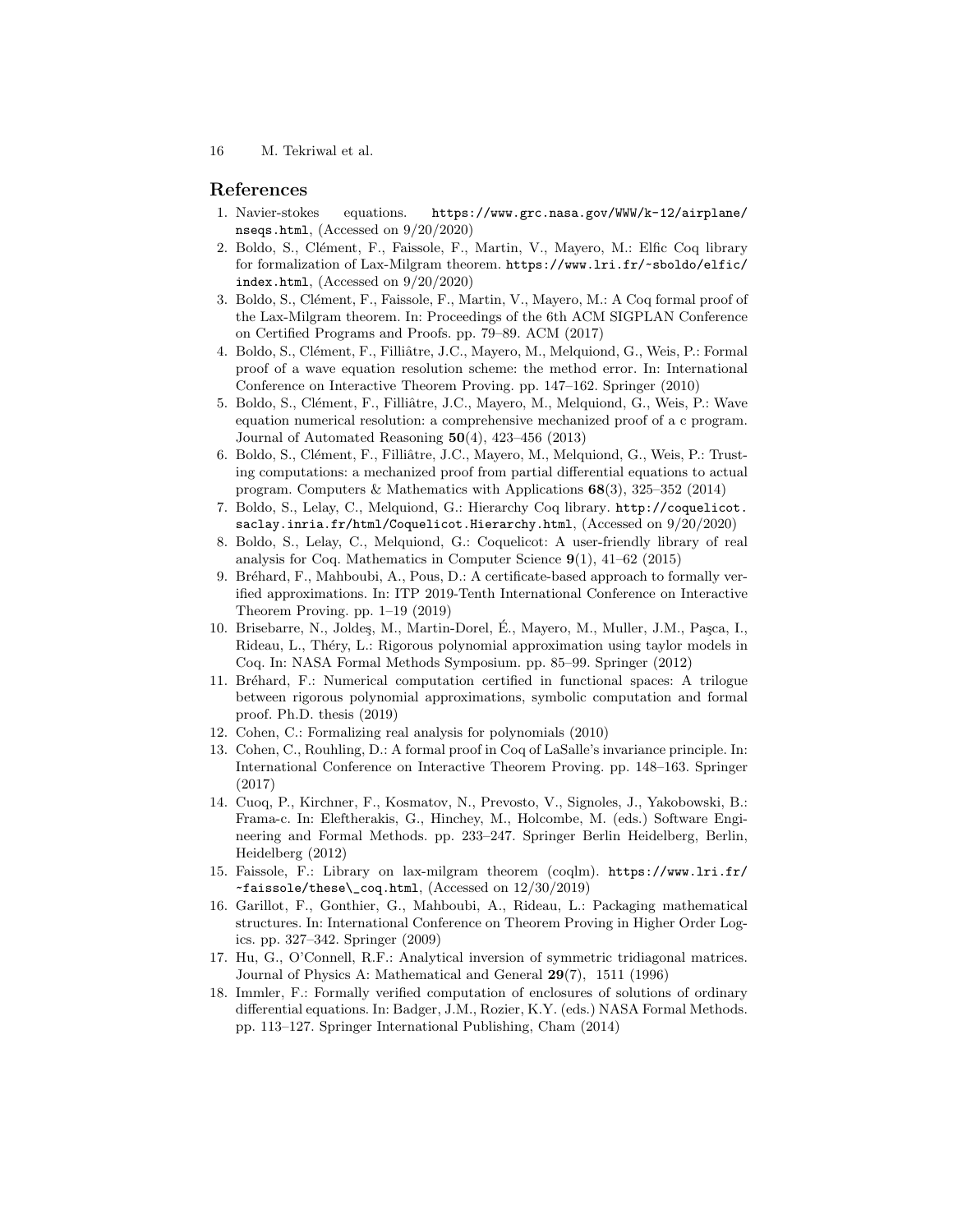- 19. Immler, F.: A Verified ODE Solver and Smale's 14th Problem. Dissertation, Technische Universität München, München (2018)
- 20. Immler, F., Hölzl, J.: Numerical analysis of ordinary differential equations in isabelle/hol. In: International Conference on Interactive Theorem Proving. pp. 377– 392. Springer (2012)
- 21. Immler, F., Traut, C.: The flow of odes. In: International Conference on Interactive Theorem Proving. pp. 184–199. Springer (2016)
- 22. Immler, F., Traut, C.: The flow of odes: Formalization of variational equation and poincaré map. Journal of Automated Reasoning  $62(2)$ , 215–236 (2019)
- 23. Kirk, D.B., mei W. Hwu, W.: Chapter 10 parallel patterns: Sparse matrix–vector multiplication: An introduction to compaction and regularization in parallel algorithms. In: Kirk, D.B., mei W. Hwu, W. (eds.) Programming Massively Parallel Processors (Second Edition), pp. 217 – 234. Morgan Kaufmann, Boston, second edition edn. (2013). https://doi.org/https://doi.org/10.1016/B978- 0-12-415992-1.00010-9, http://www.sciencedirect.com/science/article/pii/ B9780124159921000109
- 24. Knapp, M.P.: Sines and cosines of angles in arithmetic progression. Mathematics magazine 82(5), 371 (2009)
- 25. Kreyszig, E.: Introductory functional analysis with applications, vol. 1. wiley New York (1978)
- 26. Lax, P.D., Richtmyer, R.D.: Survey of the stability of linear finite difference equations. Communications on pure and applied mathematics  $9(2)$ ,  $267-293$  (1956)
- 27. Lelay, C.: How to express convergence for analysis in coq (2015)
- 28. Martin-Dorel, É., Rideau, L., Théry, L., Mayero, M., Pasca, I.: Certified, efficient and sharp univariate taylor models in coq. In: 2013 15th International Symposium on Symbolic and Numeric Algorithms for Scientific Computing. pp. 193–200. IEEE (2013)
- 29. Mayero, M.: Using theorem proving for numerical analysis correctness proof of an automatic differentiation algorithm. In: International Conference on Theorem Proving in Higher Order Logics. pp. 246–262. Springer (2002)
- 30. Melquiond, G., Érik Martin-Dorel, Mayero, M., Pasca, I., Rideau, L., Théry, L.: Interval Coq Library. http://coq-interval.gforge.inria.fr/, (Accessed on 9/20/2020)
- 31. O'Connor, R.: Certified exact transcendental real number computation in coq. In: International Conference on Theorem Proving in Higher Order Logics. pp. 246–261. Springer (2008)
- 32. Pasca, I.: Formal Verification for Numerical Methods. Ph.D. thesis, Université Nice Sophia Antipolis (2010)
- 33. Sanz-Serna, J., Palencia, C.: A general equivalence theorem in the theory of discretization methods. Mathematics of computation 45(171), 143–152 (1985)

# A Proof of the uniform bound on the eigen values of  $A_h(1/h^2,-2/h^2,1/h^2)$

In this section, we provide a paper proof of the uniform boundedness of the eigenvalues of the scheme  $\mathcal{N}_h$ .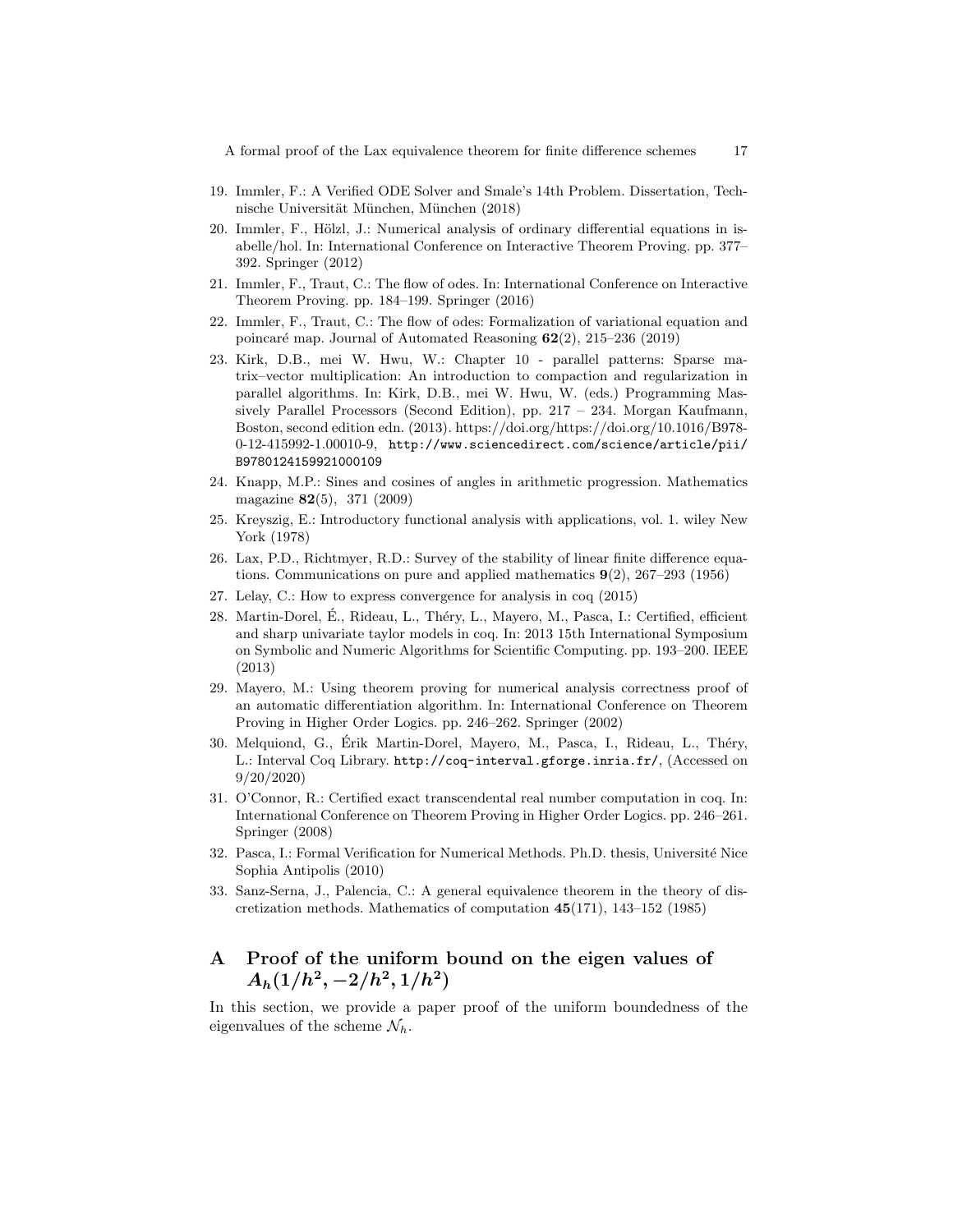Proof.

 $\lambda_{min}(A'_h) = \frac{2}{h^2}$  $\left[-1+\cos\left(\frac{\pi}{N+1}\right)\right]$  [For m=1 in the expression of  $\lambda_m$ ] Since all eigenvalues are negative,  $\min[\lambda_m(A'_h)] = |\lambda_{min}(A'_h)|$ ,  $\cdot \frac{1}{\cdots}$  $\frac{1}{|\lambda_{min}(A_{h'})|} = \frac{1}{\left|\frac{2}{\sqrt{2}}\right| - 1 + c_0}$   $\frac{2}{h^2}\left[-1+\cos\left(\frac{\pi}{N+1}\right)\right]$  $\Rightarrow \frac{1}{1}$  $\frac{1}{|\lambda_{min}(A_h')|} = \frac{h^2}{4\sin^2\left(\frac{h^2}{2}\right)}$  $4\sin^2\left(\frac{\pi}{2(N+1)}\right)$ [Using the identity:  $-1 + \cos(2x) = -2\sin^2(x)$ ] Using the definition,  $h \stackrel{\Delta}{=} \frac{L}{N}$  $\frac{E}{N+1}$ , where L is the domain length, ∴ 1  $\frac{1}{|\lambda_{min}(A_h')|} = \frac{L^2}{4(N+1)^2 \sin{\theta}}$  $\frac{L^2}{4(N+1)^2\sin^2\left(\frac{\pi}{2(N+1)}\right)} = \frac{L^2}{\pi^2}$  $\pi^2$  $\pi^2$  $\frac{\pi^2}{4(N+1)^2\sin^2\left(\frac{\pi}{2(N+1)}\right)} = \frac{L^2}{\pi^2}$  $\pi^2$  $x^2$  $\sin^2(x)$ where,  $x = \frac{\pi}{2\sqrt{N}}$  $2(N + 1)$ Using the relation,  $\forall x \in (0, \pi/2], \quad \frac{2x}{\pi}$  $\frac{2x}{\pi} \leq \sin(x)$ , or,  $\frac{x}{\sin(x)}$  $\frac{x}{\sin(x)} \leq \frac{\pi}{2}$  $\frac{\pi}{2}$ , we get  $:\frac{x^2}{\sin^2(x)}$  $rac{x^2}{\sin^2(x)} \leq \frac{\pi^2}{4}$ 4  $\cdot \frac{1}{1}$  $\frac{1}{|\lambda_{min}(A_h')|} \leq \frac{L^2}{4}$  $\frac{1}{4}$  [QED]

We prove the relation  $\forall x \in (0, \pi/2], \quad \frac{x}{\sin(x)} \leq \frac{\pi}{2}$ , by using the concavity of  $\sin(x)$  in  $[0, \pi/2]$ . We define a concave function  $f : \mathbb{R} \to \mathbb{R}$  in Coq as follows:

Definition concave  $(f:R->R)$   $(x \ y \ c:R) :=$  $0 \le c \le 1 \implies f(c*x + (1-c) * y) \ge c * f x + (1-c) * f y.$ 

The proof for  $\frac{x^2}{\sin^2(x)} \leq \frac{\pi^2}{4}$  $\frac{\tau^2}{4}$ ,  $\forall x \in (0, \pi/2]$  is formalized as the following lemma statement in Coq:

Lemma spectral\_intermed:forall(x:R),0<x<=PI/2 ->(x^2)/(sin x)^2 <=(PI^2)/4.

# B Lemmas required to complete the proof of stability:

### B.1 Lemma to verify the invertibility of  $A_h$

In this subsection, we verify that the explicit form of the inverse [17] we use is indeed the inverse of  $A_h$ , i.e.  $A_h A_h^{-1} = A_h^{-1} A_h = I$ . In Coq, we state the following lemma to verify the invertibility of  $\ddot{A}_h$ :

Lemma invertible\_check (a b:R) : forall  $(N:nat)$ ,  $(2\langle N)\rangle$ nat -> 0<a -> Mk N  $(b/a)$  <> 0 -> invertible N  $(Ah N a b a)$  (inverse\_A N a b ).

Here,  $M_k$  is the determinant of  $A_h$  of size k. We used the recurrence relation [17]:  $M_k = D \times M_{k-1} - M_{k-2}$ ,  $D = \frac{b}{a}$ . Overall, the approach is similar to the proof of the lemma eigen belongs, i.e. we exploit the tridiagonal structure of  $A<sub>h</sub>$ . The proof required us to formalize some properties from combinatorics.

For the scheme that we are considering,  $D = -2$ . Two important steps that were required to complete the proof of  $M_k \neq 0$  for the scheme  $\mathcal{N}_h$  were: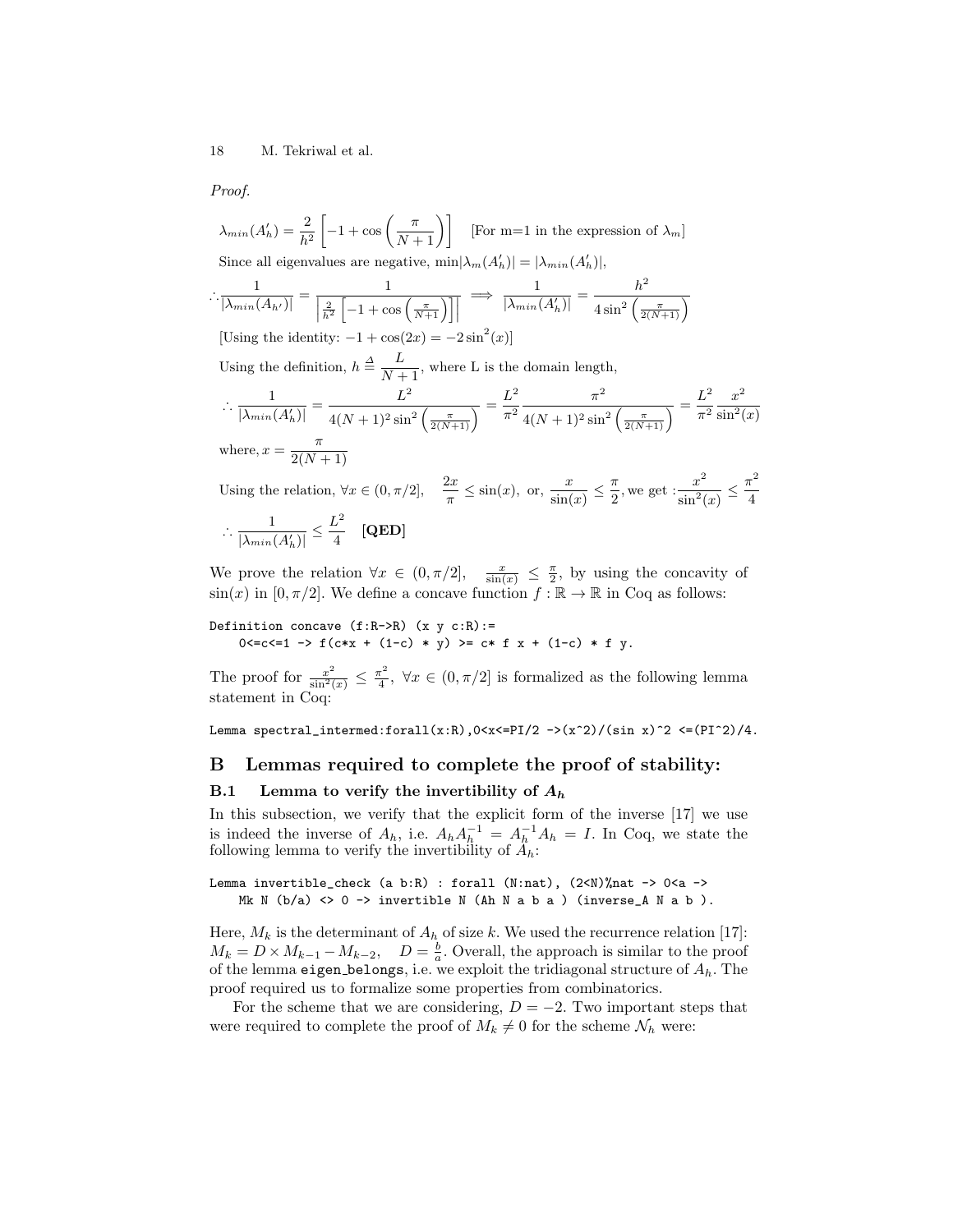- 1. Proving that  $M_k = (-1)^k \times (k+1)$ : We proved this using strong induction on  $k$  and the recurrence relation described above. To get an intuition of why it is true, we observe the values of  $M_k$  for initial values of k:  $M_0 = 1$ ,  $M_1 =$  $-2$ ,  $M_2 = 3$ ,  $M_3 = -4 \cdots M_k = (-1)^k \times (k+1)$
- 2. Proving that the determinant,  $M_k \neq 0$

# B.2 Lemmas on spectrum of  $E_h$

In this subsection, we prove that the eigenvalues of  $E_h$  are just inverse of the eigenvalues of  $A_h$ , while the eigenvectors are the same. This follows from the following informal proof:

*Proof.* We start with the definition of Eigen-system  $(\lambda_m, s_m)$ ,

 $A_h s_m = \lambda_m s_m$ 

Multiplying by  $A_h^{-1}$  on both sides and using the definition  $:A_h^{-1}A_h = I$ ,

$$
A_h^{-1}A_h s_m = A_h^{-1}\lambda_m s_m \implies s_m = \lambda_m A_h^{-1} s_m \implies \frac{s_m}{\lambda_m} = A_h^{-1} s_m
$$

In Coq, we define the following lemma to formalize this proof:

```
Lemma inverse_eigen (m N:nat) (a b:R) : (2< N)%nat -> (0<=m<N)%nat ->
 0<a -> ((invertible N (Ah N a b a) (inverse_A N a b)) /\backslash(LHS m N a b a= RHS m N a b a)) \rightarrow (Eigen_vec m N a b a) =
 Mmult (inverse_A N a b) (Mmult (Eigen_vec m N a b a) (Lambda m N a b a)).
```
# B.3 Lemma to verify that the  $A_h^{-1}$  is normal

In this subsection, we verify that  $A_h^{-1}$  is normal. This lemma is stated as:

```
Lemma inverse_is_normal (a b:R): forall (N:nat),
Mmult (inverse_A N a b ) (mat_transpose N (inverse_A N a b )) =
Mmult (mat_transpose N (inverse_A N a b )) (inverse_A N a b ).
```
### B.4 Intermediate lemmas to complete the proof of the lemma eigen belongs:

This proof requires some intermediate lemmas which verify certain properties which are as follows:

Lemmas on structure of the matrix: In this subsection, we provide the lemmas that verify the structure of the matrix, i.e. the diagonal entries are  $b$ , the sub-diagonal entries are  $a$  and the super-diagonal entries are  $c$ . Mathematically, the lemmas say:  $A_h(i, i) = b, A_h(i - 1, i) = a, A_h(i, i + 1) = c \quad \forall i = 1 \cdots N - 2.$ For the first and last rows, we have the structure as:  $A_h(0,0) = b, A_h(0,1) =$  $c, A_h(N-1, N-2) = a$  and  $A_h(N-1, N-1) = b$ . In Coq, we define the following lemmas to verify the above-mentioned structure:

```
Lemma coeff_prop_1 (a b c:R): forall (i N:nat), (2\langle N\rangle)%nat ->
  (0<i <N)%nat -> coeff_mat Hierarchy.zero (Ah N a b c) i (pred i) = a.
Lemma coeff_prop_2 (a b c:R): forall (i N:nat), (2\langle N\rangle)_n^{\ell}nat ->
    (i \leq N)%nat ->coeff_mat Hierarchy.zero (Ah N a b c) i i = b.
Lemma coeff_prop_3 (a b c:R): forall (i N:nat), (2\langle N\rangle)%nat ->
```

```
(i< pred N)%nat -> coeff_mat Hierarchy.zero (Ah N a b c) i (i + 1) = c.
```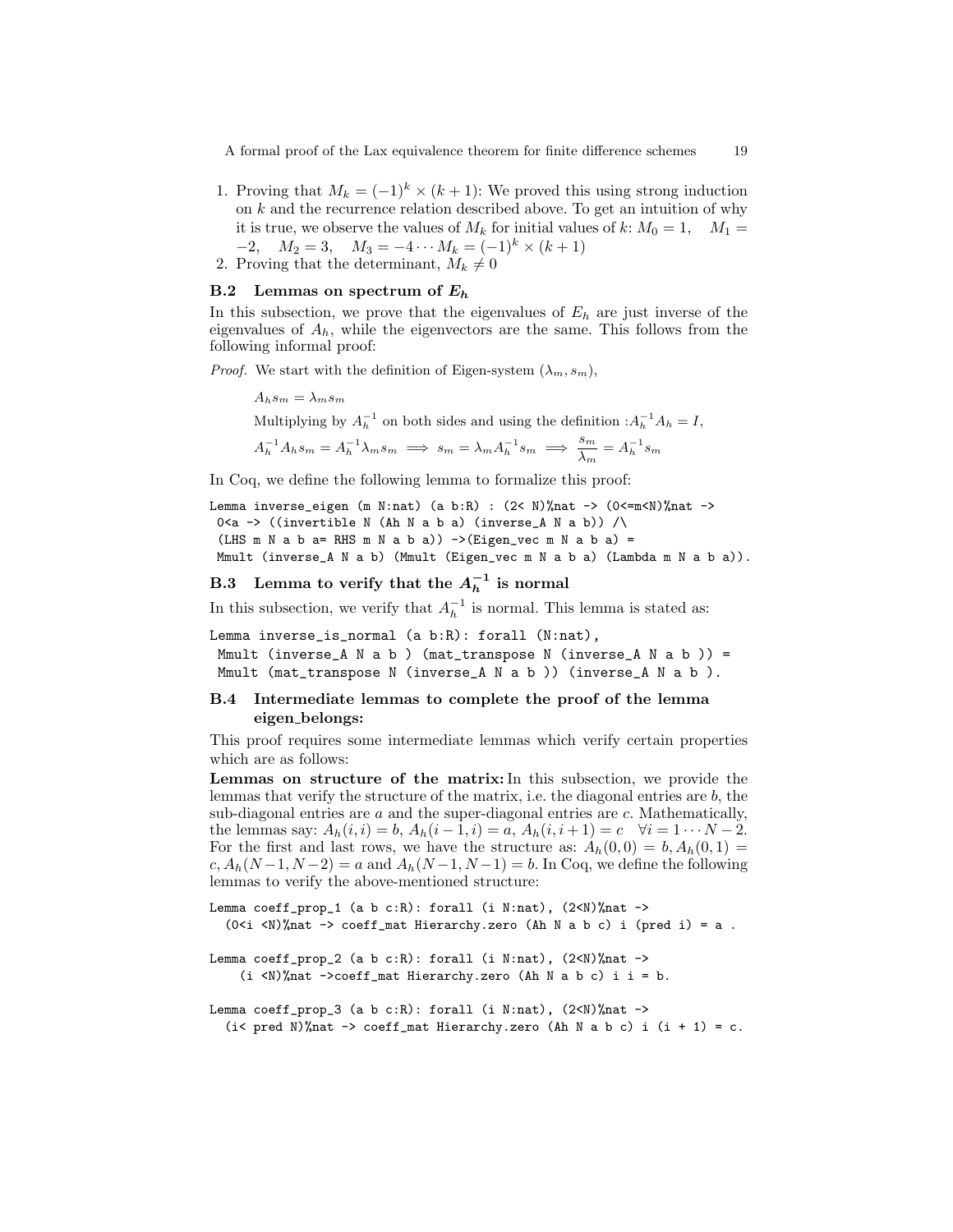

Fig. 1. Formalizing the tri-diagonal structure of the matrix. This formalization can be used for any tri-diagional system.

Lemmas to handle the zeros case: A good amount of effort was also required in extracting zero entries in the matrix  $A_h$  and proving that their sum equals zero. This again exploits the structure of the matrix, illustrated in figure (1). Two important lemmas that played a pivotal role in this proof are :

Lemma sum\_const\_zero:forall(n m:nat),(n<=m)%nat-> sum\_n\_m(fun \_=>0)n m=0.

Mathematically this means:  $\forall n, m : nat, (n \leq m), \sum_{n=0}^m 0 = 0$ 

Lemma sum\_n\_m\_zero(a:nat -> G)(n m:nat): $(m\le n)$ %nat -> sum\_n\_m a n m = zero.

Mathematically this means:  $\forall (a : nat \rightarrow G), (n,m : nat), (m < n), \sum_{n=1}^m a = 0,$ where,  $a$  is a function from naturals to an abelian group  $(G)$ , in our case, it is reals. The first lemma was proved by us but the second one is already present in the Coquelicot library.

Lemmas to handle the non-zero case: The other part of the proof is to equate the sum of non-zero entries in LHS to a non-zero entry in RHS. i.e.  $\vec{Ah}_i \cdot \vec{s_m} = \lambda_m s_{mi}$ , where the  $Ah_i$  represents the  $i^{th}$  row of the matrix and  $s_{mi}$ denotes the  $i^{th}$  component of the Eigen-vector  $s_m$  and  $\lambda_m$  is a scalar. In Coq, considering  $i = 0$ , for example, would translate to the lemma statement:

```
Lemma i_0_j (a b c:R):
forall (m N:nat), (2\langle N\rangle)''nat -> (0\langle N\rangle)''nat -> a=c /\ 0<c->
 mult (coeff_mat Hierarchy.zero (Ah N a b c ) zero 0)
    (coeff_mat Hierarchy.zero (Eigen_vec m N a b c ) 0 0) +
 mult (coeff_mat Hierarchy.zero (Ah N a b c ) zero 1)
    (coeff_mat Hierarchy.zero (Eigen_vec m N a b c ) 1 0) =
  mult (coeff_mat Hierarchy.zero (Eigen_vec m N a b c ) zero 0)
    (coeff_mat Hierarchy.zero (Lambda m N a b c ) 0 0).
```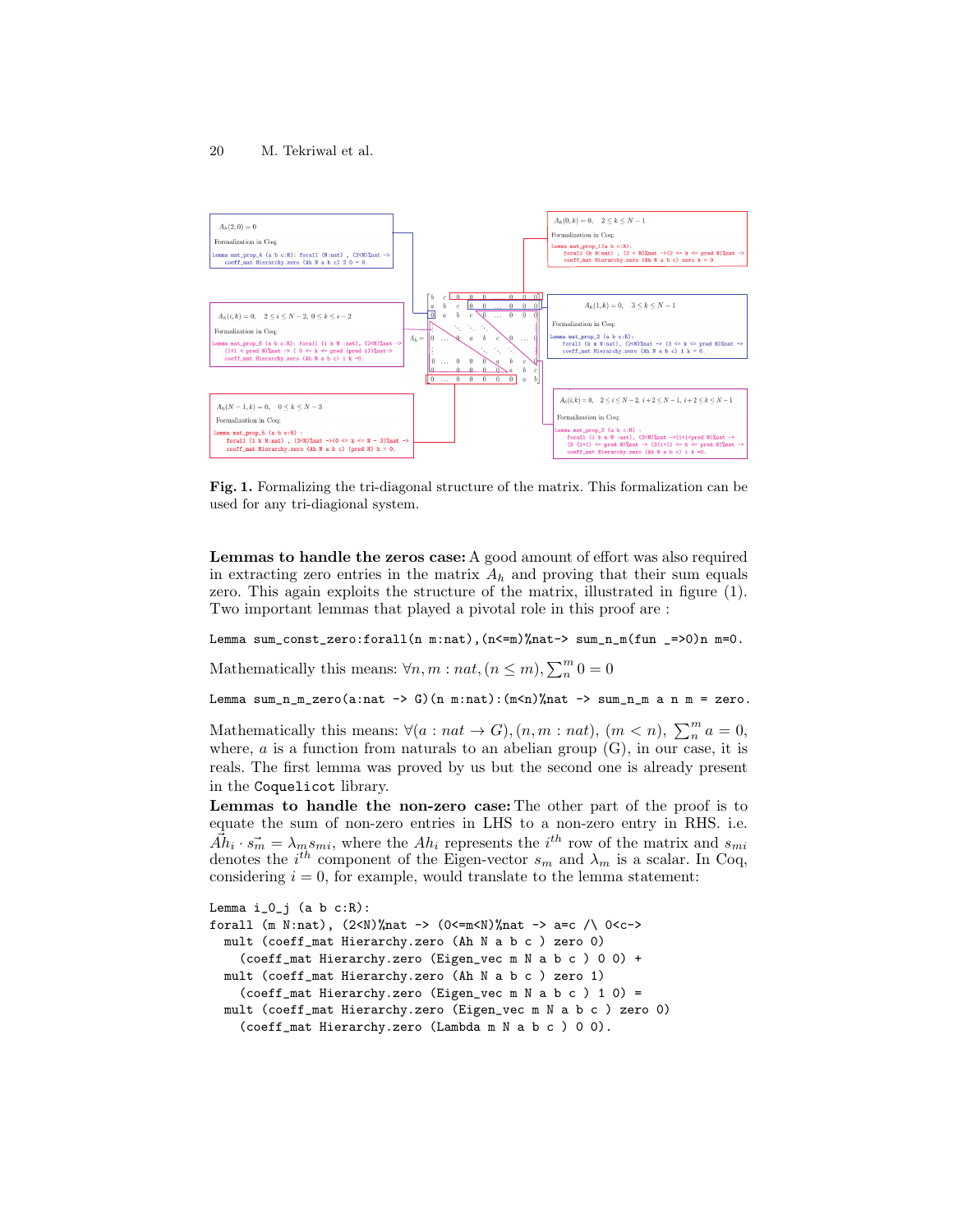We are not providing other lemmas here in the interest of space, but they can be referred in the attached code.

# C Diagonalization of  $A_h$

In this section, we discuss the lemmas required to prove that  $A_h$  is diagonalizable, i.e.  $A_h = SAS^T$ , where S is the matrix of eigenvectors and  $\Lambda$  is a diagonal matrix of Eigen-values of  $A_h$ . We first present an informal proof:

Proof. We start with the definition of an Eigensystem:

$$
A_h S = S A \implies A_h S S^T = S A S^T \implies A_h = S A S^T \quad [S S^T = I]
$$

Here, we use the fact that  $S^{-1} = S^T$ , since S is orthonormal. We verify this by using the definition of inverse of matrices, i.e.  $SS^T = S^T S = I$ . In Coq, we prove the following lemma:

```
Lemma Scond:forall (N:nat) (a b:R), (2\langle N)\rangle_{n}nat -> 0<a ->
    Mmult (Sm N a b) (Stranspose N a b) = identity N /\backslashMmult (Stranspose N a b) (Sm N a b) = identity N.
```
To prove the lemma Scond, we split the proof into two sub-proofs:

1.  $i = j$ , 2.  $i \neq j$ 

For the first case, we have the condition that  $\vec{s}_i \cdot \vec{s}_i = 1$ , i.e.  $||\vec{s}_i||^2 = 1$ . This reduces to proving that the sum of the following sine-squared series is 1.

$$
\sum_{m=1}^{N} \frac{2}{N+1} \sin^2 \left[ j \frac{m\pi}{N+1} \right] = 1
$$
\n(22)

In Coq, we prove the following lemma to verify (22):

```
Lemma \sin_{\text{sqr\_sum}}: forall (i N:nat), (2<N)%nat /\ (0<=i<N)%nat ->
    sum_n_m (fun l:nat => (2/(\text{INR}(N+1)))*
        sin(((INR 1+1)* INR (i+1)*PI)*/ INR (N+1)) ^2) 0 (pred N)=1.
```
Here, we make use of the following theorem from [24]:

**Theorem 3.** If  $a \, b \in \mathbb{R}$  and  $d \neq 0$  and n is a positive integer,  $\sum_{k=0}^{n-1} \cos(a + kd) = \frac{\sin nd/2}{\sin d/2} \cos \left(a + \frac{(n-1)d}{2}\right)$  $\left(\frac{-1}{2}\right)^d$ 

where  $\sin^2(\theta) = (1 - \cos(2\theta))/2$ . We state the Theorem 3, using the following hypothesis statement in Coq:

```
Hypothesis cos_series_sum: forall (a d:R) (N:nat), d <>0->
    sum_n_m (fun l:nat => cos (a+(INR l)*d)) 0 (pred N)=
    sin(INR N*d/2)* cos(a+INR(N-1)*d/2)*/ sin(d/2).
```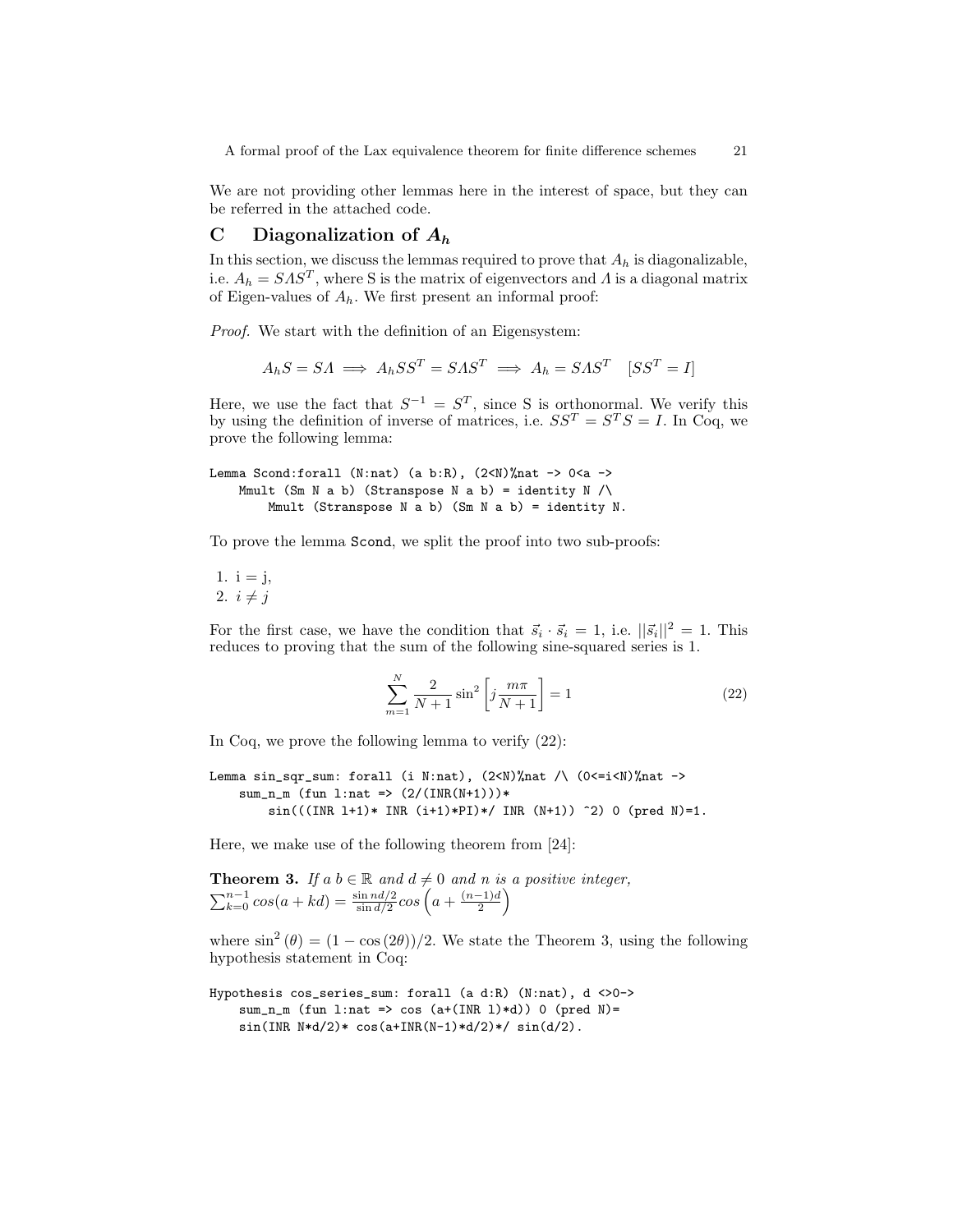We then use the hypothesis cos\_series\_sum to prove the lemma sin\_sqr\_sum. For the second case, we have the orthogonality condition  $\vec{s}_i \cdot \vec{s}_j = 0, i \neq j$ . This reduces to proving:

$$
\sum_{k=0}^{N-1} \sin\left[ (k+1)\frac{(i+1)\pi}{N+1} \right] \sin\left[ (k+1)\frac{(j+1)\pi}{N+1} \right] = 0 \tag{23}
$$

since,  $\frac{2}{N+1}$  is a constant, it can be taken outside the summation. Using the trigonometric identity,

$$
\sin A \sin B = \frac{1}{2} [\cos (A - B) - \cos (A + B)]
$$

we can reduce (23) into sums of cosines as follows:

$$
\frac{1}{2} \sum_{k=0}^{N-1} \cos \left[ (k+1) \frac{(i-j)\pi}{N+1} \right] - \frac{1}{2} \sum_{k=0}^{N-1} \cos \left[ (k+1) \frac{(i+j+2)\pi}{N+1} \right] = 0 \tag{24}
$$

Using Theorem (3), we can further reduce each sum in equation (24) into the product of sine and cosine. By doing some algebra, we prove that if  $(i - j)$  and  $(i + j + 2)$  are simultaneously even or they are simultaneously odd, the sums in equation (24) cancel out. We further note that it is always the case that  $(i - j)$ and  $(i + j + 2)$  are simultaneously even or they are simultaneously odd. We provide an informal proof of this fact as follows:

*Proof.* Case 1:  $(i - j)$  is even:

$$
\exists m : nat, (i - j) = 2m
$$
  
\n
$$
\implies i = 2m + j
$$
  
\n
$$
\implies i + j + 2 = 2m + j + j + 2
$$
  
\n
$$
\implies i + j + 2 = 2 * (m + j + 1) \quad \therefore \text{ Even}
$$

Case 2:  $(i - j)$  is odd:

$$
\exists m : nat, (i - j) = 2m + 1
$$
  
\n
$$
\implies i = j + 2m + 1
$$
  
\n
$$
\implies i + j + 2 = j + 2m + 1 + j + 2
$$
  
\n
$$
\implies i + j + 2 = 2 * (j + m + 1) + 1 \quad \therefore \text{ Odd}
$$

and vice-versa for each cases. This completes the proof of orthogonality of the Eigen vectors. In Coq, we prove the following lemma to verify (24):

```
Lemma cos_sqr_sum: forall (i j N:nat),
(2<N)%nat /\ (0<=i<N)%nat /\ (0<=j<N)%nat /\ (i<>j) ->
sum_n_m (fun l:nat => mult (/INR(N+1))
    (cos((INR(i) - INR(j)) * PI / INR (N + 1) +INR 1 * (INR(i) - INR(j)) * PI / INR (N + 1)) -cos(INR(i+j+2)*PI * / INR(N+1) +INR 1 * INR(i+j+2)*PI * / INR(N+1))) 0 (pred N)=0.
```